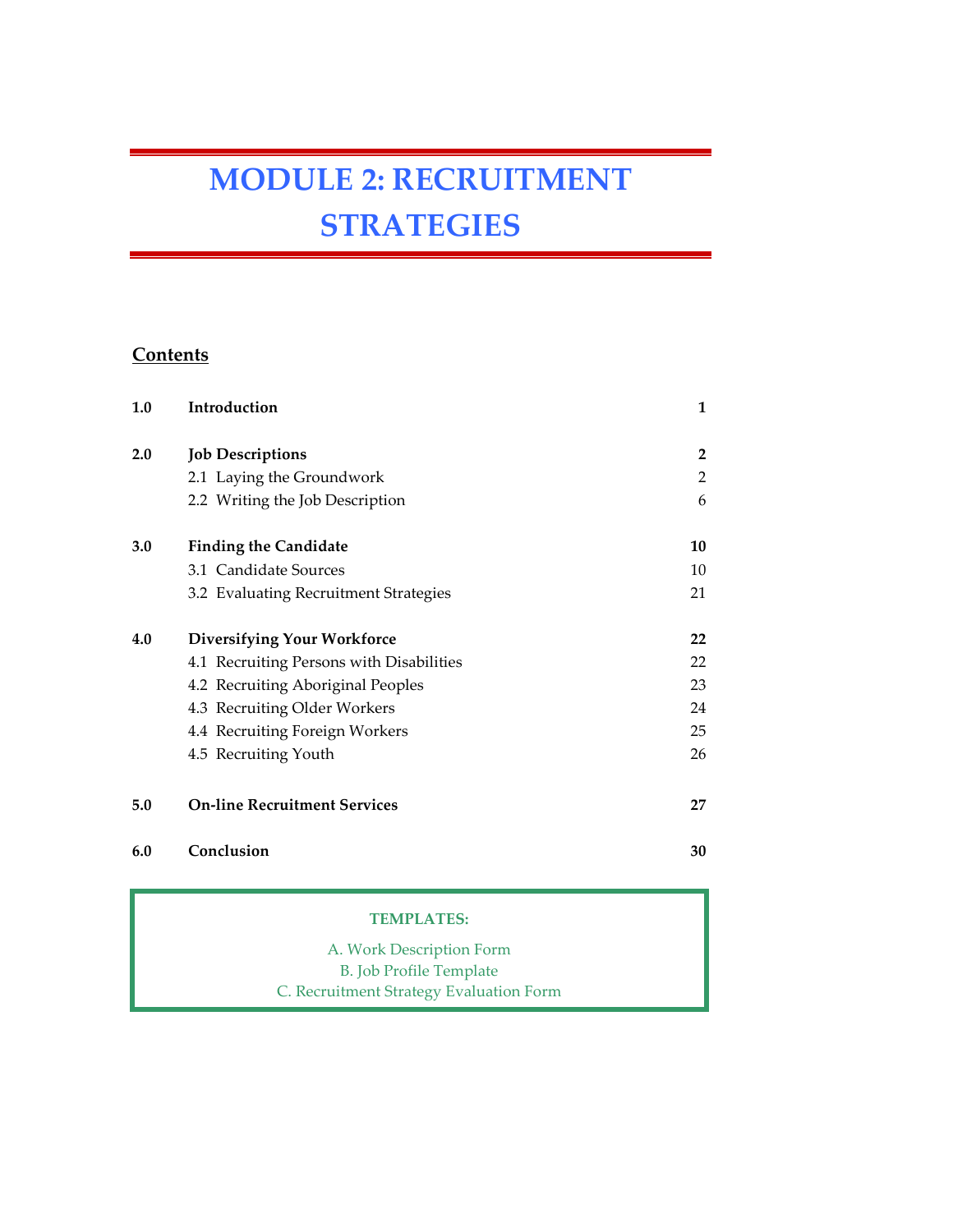# 1. INTRODUCTION

The search for new employees is a familiar task for most employers. Employees retire, move, quit, are transferred, or are fired. Businesses restructure, grow, or take a new direction. Regardless of the situation, the end result is the same – you have a job opening to fill.

A number of steps must be taken in order to fill a job. First of all, the employer must determine what the job entails. What tasks will this person perform? What skills and education are necessary? Next, you must decide which recruitment strategy would be most effective to find qualified candidates. Posting a newspaper ad? Using the Internet? Recruiting at schools? It is important to look for potential employees in a number of different places and from a variety of sources.

This module will guide you through the recruitment process, from start to finish. It will cover the following topics: how to write job descriptions, how to access the workforce, and how to diversify your workforce. Use the forms attached at the back of the module to help you during your own recruitment strategy.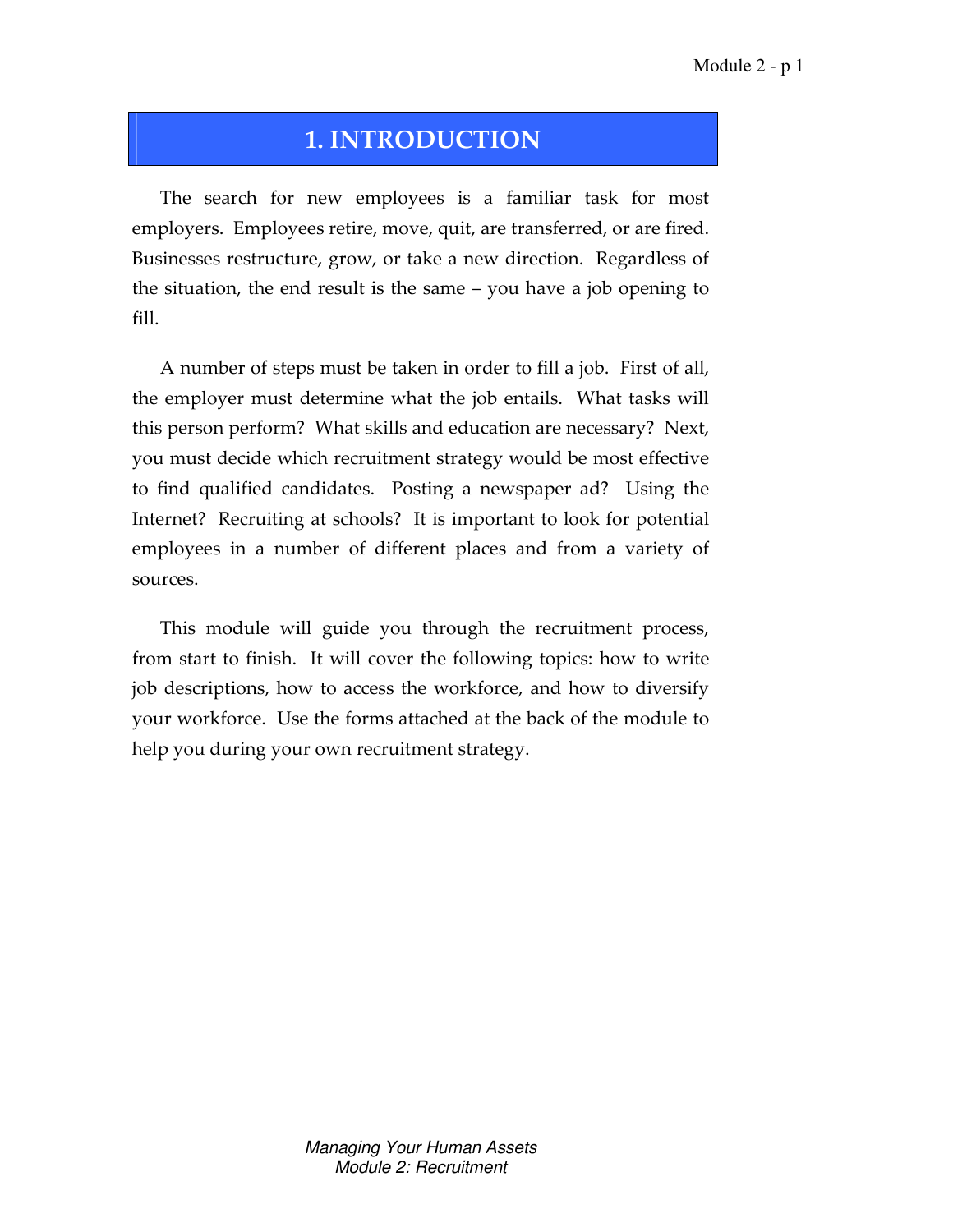# 2. JOB DESCRIPTIONS

### **2.1 Laying the Groundwork**

Before moving forward, you can put the job under a magnifying glass to gather all the information you need about the position. What activities will this employee be involved in? What skills are necessary to do the job successfully? What level of education and/or training will be needed? This investigation will help you develop a more precise idea of what you're looking for in a new employee.



You may find that you are quite familiar with the position being offered and are able to simply re-use the same job description as you have used in the past. However, it is often a good idea to take the time to make sure you fully understand what the job involves. The following Work Description Form may help you determine the exact duties, responsibilities, and performance standards required for the position.

After jotting down the daily "nuts and bolts" of the position, you must decide what sort of education, experience, and personality traits the job applicants must have. Be realistic. Don't make your personal preferences into job requirements. This will limit the number of candidates you have available to you.

Take the time to make sure you really know what the job involves.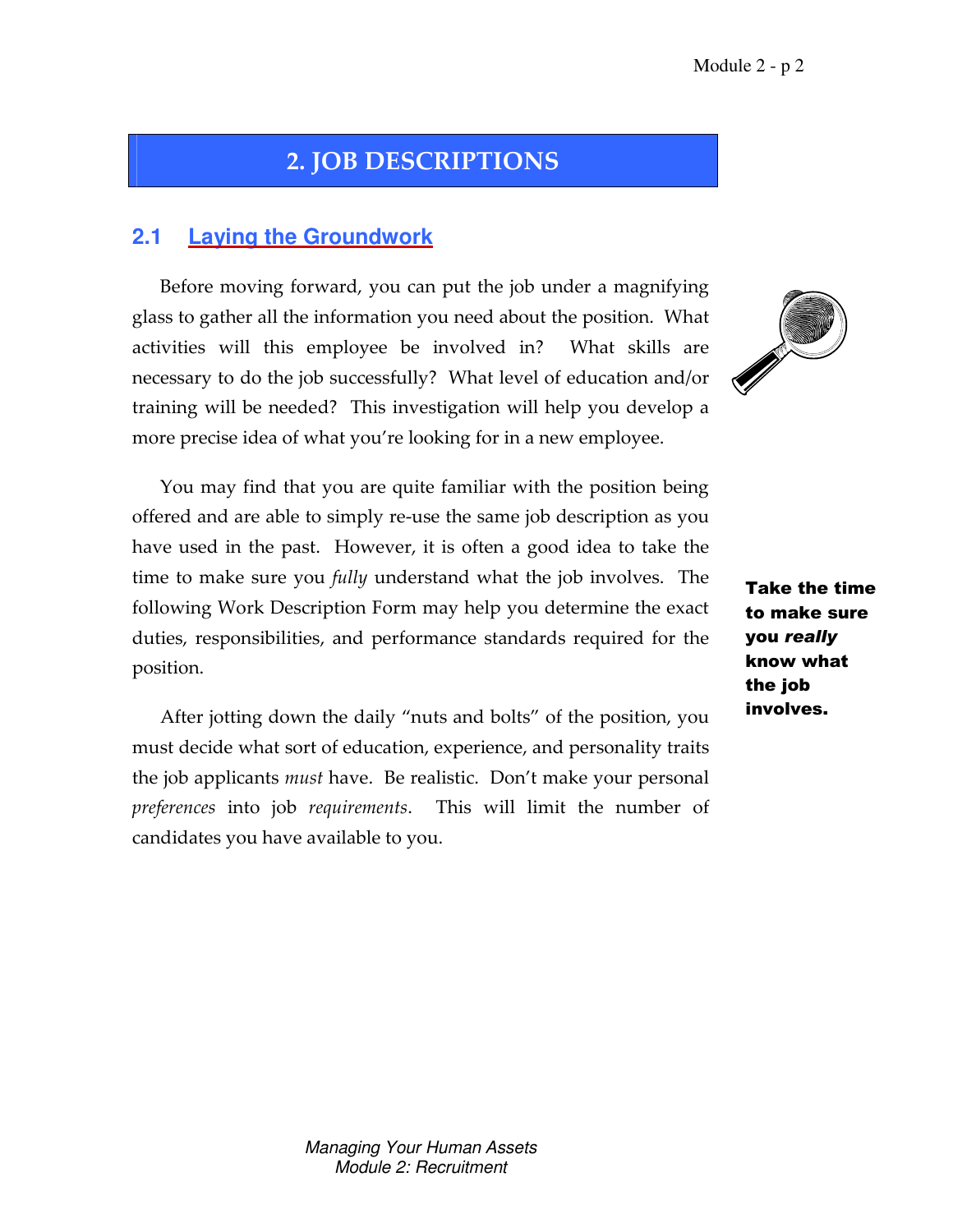### Work Description Form <sup>1</sup>

| Organization Name:    |            |
|-----------------------|------------|
| Title:                |            |
| Department:           | (optional) |
| Date:                 | (optional) |
| Prepared By:          | (optional) |
| Supervisor:           |            |
| <b>Main Function:</b> |            |

Describe the overall responsibilities of the job in one or two sentences.

AAAAAAAAAAAAAAAAAAAAAAAAAAAAAAAAAAAAAAAAAAAAAA

AAAAAAAAAAAAAAAAAAAAAAAAAAAAAAAAAAAAAAAAAAAAAA

AAAAAAAAAAAAAAAAAAAAAAAAAAAAAAAAAAAAAAAAAAAAAA

AAAAAAAAAAAAAAAAAAAAAAAAAAAAAAAAAAAAAAAAAAAAAA

### **Duties:**

List the work duties in order of importance. Use **action words** to describe the duties. Don't forget to include how the task should be done, where that is important.

AAAAAAAAAAAAAAAAAAAAAAAAAAAAAAAAAAAAAAAAAAAAAA

AAAAAAAAAAAAAAAAAAAAAAAAAAAAAAAAAAAAAAAAAAAAAA

AAAAAAAAAAAAAAAAAAAAAAAAAAAAAAAAAAAAAAAAAAAAAA

AAAAAAAAAAAAAAAAAAAAAAAAAAAAAAAAAAAAAAAAAAAAAA

AAAAAAAAAAAAAAAAAAAAAAAAAAAAAAAAAAAAAAAAAAAAAA

 $\overline{a}$ <sup>1</sup> Canada - Saskatchewan Career & Employment Services, http://www.sasknetwork.ca/html/Employers/workplace/workdecriptform.htm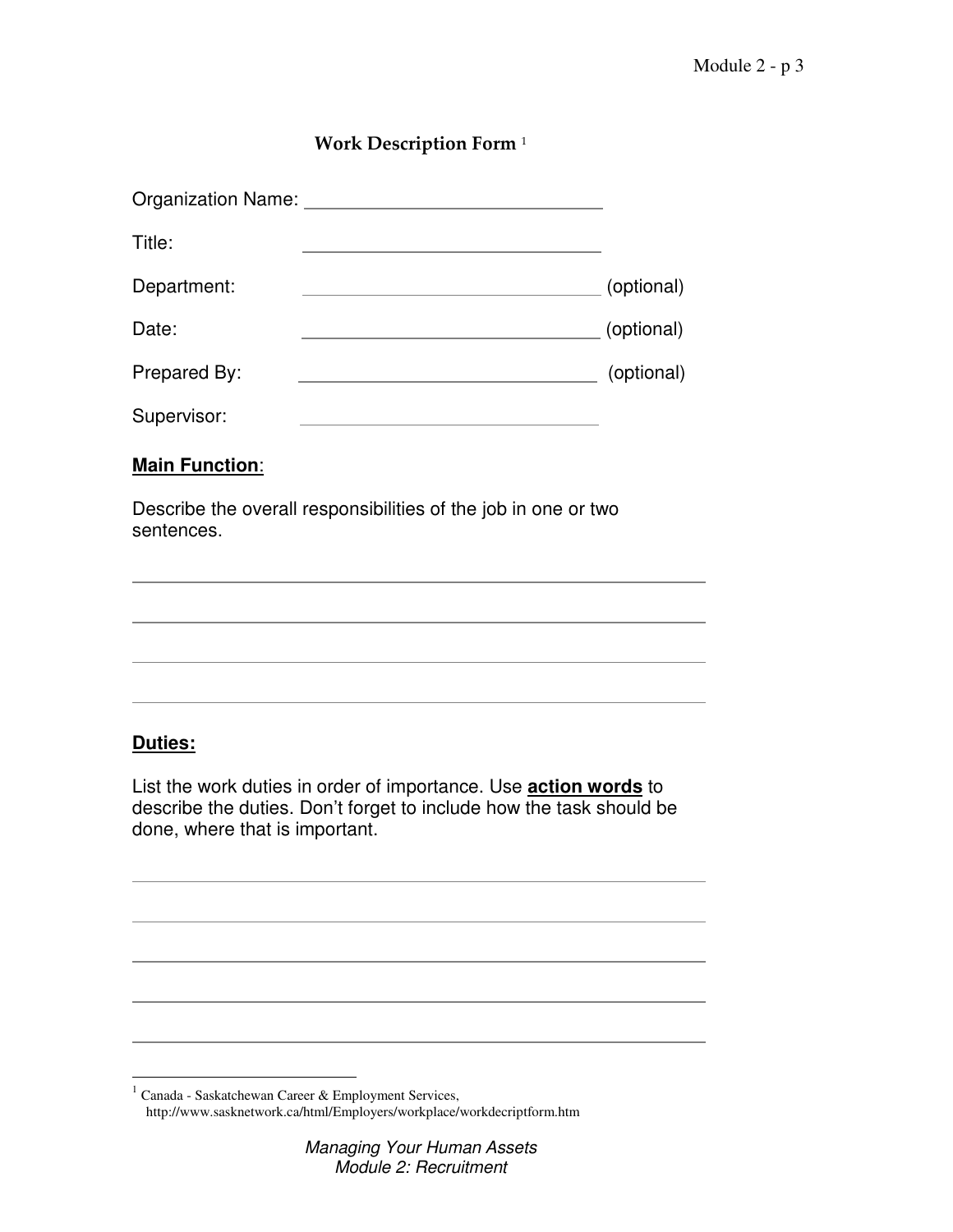### **Physical Demands:**

This section should include a description of working conditions which might affect some individuals' ability to do the work.

AAAAAAAAAAAAAAAAAAAAAAAAAAAAAAAAAAAAAAAAAAAAAA

AAAAAAAAAAAAAAAAAAAAAAAAAAAAAAAAAAAAAAAAAAAAAA

AAAAAAAAAAAAAAAAAAAAAAAAAAAAAAAAAAAAAAAAAAAAAA

AAAAAAAAAAAAAAAAAAAAAAAAAAAAAAAAAAAAAAAAAAAAAA

### **Skills:**

List the **knowledge**, **personal management** and **teamwork skills** needed.

AAAAAAAAAAAAAAAAAAAAAAAAAAAAAAAAAAAAAAAAAAAAAA

AAAAAAAAAAAAAAAAAAAAAAAAAAAAAAAAAAAAAAAAAAAAAA

AAAAAAAAAAAAAAAAAAAAAAAAAAAAAAAAAAAAAAAAAAAAAA

AAAAAAAAAAAAAAAAAAAAAAAAAAAAAAAAAAAAAAAAAAAAAA

AAAAAAAAAAAAAAAAAAAAAAAAAAAAAAAAAAAAAAAAAAAAAA

AAAAAAAAAAAAAAAAAAAAAAAAAAAAAAAAAAAAAAAAAAAAAA

### **Education and Experience:**

Identify the education and experience needed. Where possible, include different combinations of education and experience to widen your selection of applicants.

AAAAAAAAAAAAAAAAAAAAAAAAAAAAAAAAAAAAAAAAAAAAAA

AAAAAAAAAAAAAAAAAAAAAAAAAAAAAAAAAAAAAAAAAAAAAA

AAAAAAAAAAAAAAAAAAAAAAAAAAAAAAAAAAAAAAAAAAAAAA

AAAAAAAAAAAAAAAAAAAAAAAAAAAAAAAAAAAAAAAAAAAAAA

AAAAAAAAAAAAAAAAAAAAAAAAAAAAAAAAAAAAAAAAAAAAAA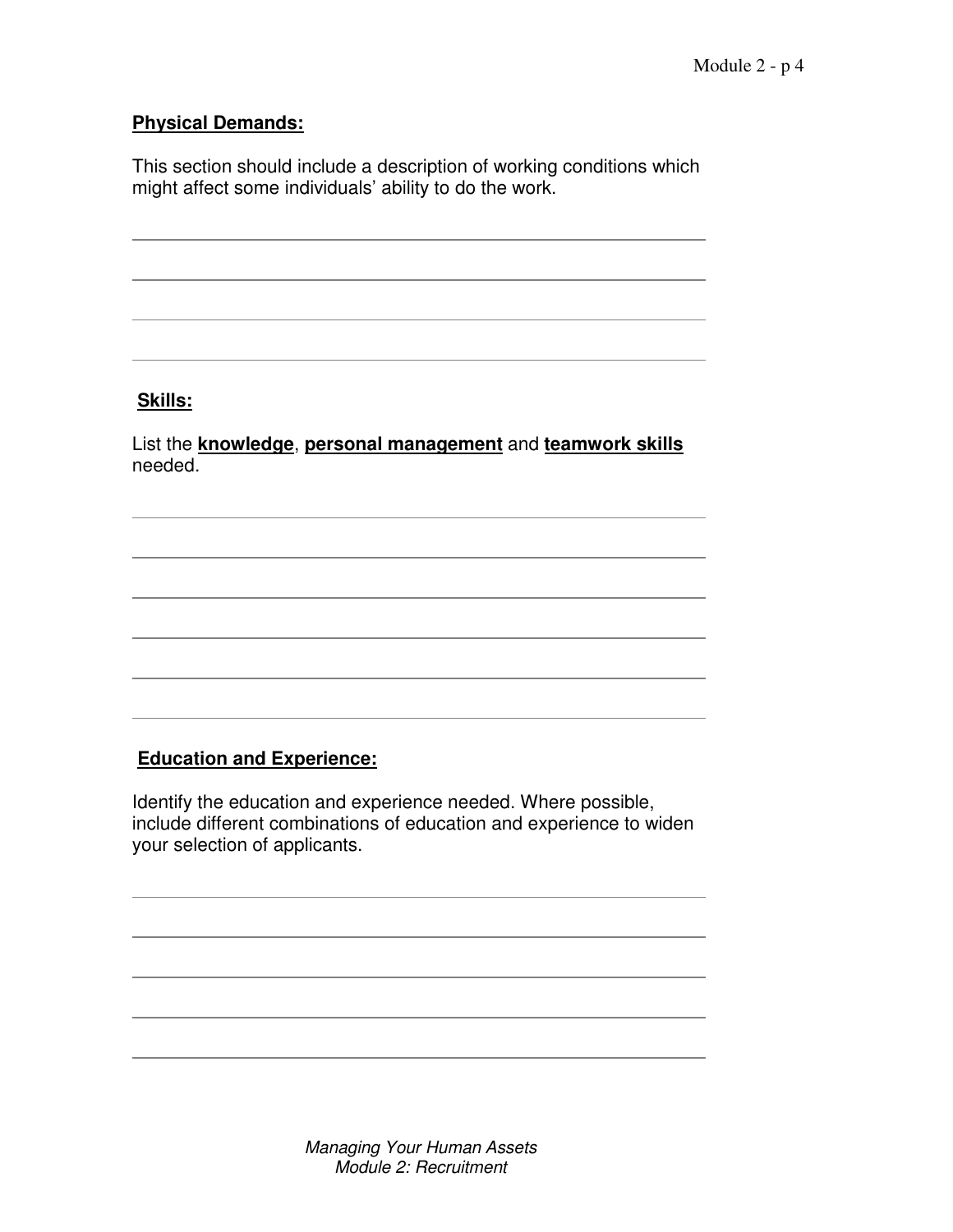Now that you have a written understanding of the job, you can decide on the job requirements to list in the Job Description. The table below will assist you in identifying job requirements. <sup>2</sup>

| <b>Education:</b>                          | Does the job call for university? Technical<br>$\blacksquare$<br>training? Any other specific training?                                                                                                                                                    |
|--------------------------------------------|------------------------------------------------------------------------------------------------------------------------------------------------------------------------------------------------------------------------------------------------------------|
| <b>Skills:</b>                             | Must the candidate be skilled in computers?<br>$\blacksquare$<br>Machinery? Drafting? Statistics? Technical<br>work? Any other skills?                                                                                                                     |
| <b>Work</b><br>experience:                 | What type and duration of previous experience in<br>$\blacksquare$<br>related job functions is required?                                                                                                                                                   |
| <b>Physical</b><br>strength or<br>stamina: | Does the job require heavy lifting or hard physical<br>٠<br>labour? If so, is it a significant part of the job or<br>does it only occur occasionally?                                                                                                      |
| Intelligence:                              | Does the job involve complex problem solving or<br>$\blacksquare$<br>thinking on one's feet? For such jobs, you can<br>require candidates to report their scores on<br>standardized intelligence tests.                                                    |
| <b>Communication</b><br>skills:            | Specify the exact communication skills needed<br>٠<br>(Ex. Reporting on projects to supervisors,<br>managing staff on the job, answering the<br>telephone, or writing professional documents).                                                             |
| <b>Accuracy of</b><br>work:                | If a job calls for "attention to detail," specify what<br>$\blacksquare$<br>type of detail work.                                                                                                                                                           |
| <b>Dealing with</b><br>stress:             | If a job calls for "the ability to work under<br>٠<br>pressure," indicate what type of pressure<br>(Ex.<br>daily deadlines, round-the-clock sessions, or<br>difficult working conditions).                                                                 |
| <b>Extroversion or</b><br>Introversion:    | Any staff who deal with your customers (such as<br>٠<br>a sales rep. or office receptionist) should have an<br>outgoing personality. Jobs that involve<br>independent work and little contact with others<br>are better suited to shy, introverted people. |
| <b>Special factors:</b>                    | Requirements such as: fluency in a foreign<br>Ξ<br>language, willingness to travel, willingness to<br>work on weekends, willingness to work overtime<br>at short notice, etc.                                                                              |

<sup>&</sup>lt;sup>2</sup> Franklin C. Ashby and Arthur R. Pell, *Embracing Excellence: Become an Employer of Choice to Attract and Keep the Best Talent* (Prentice Hall Press, 2001), 83-85.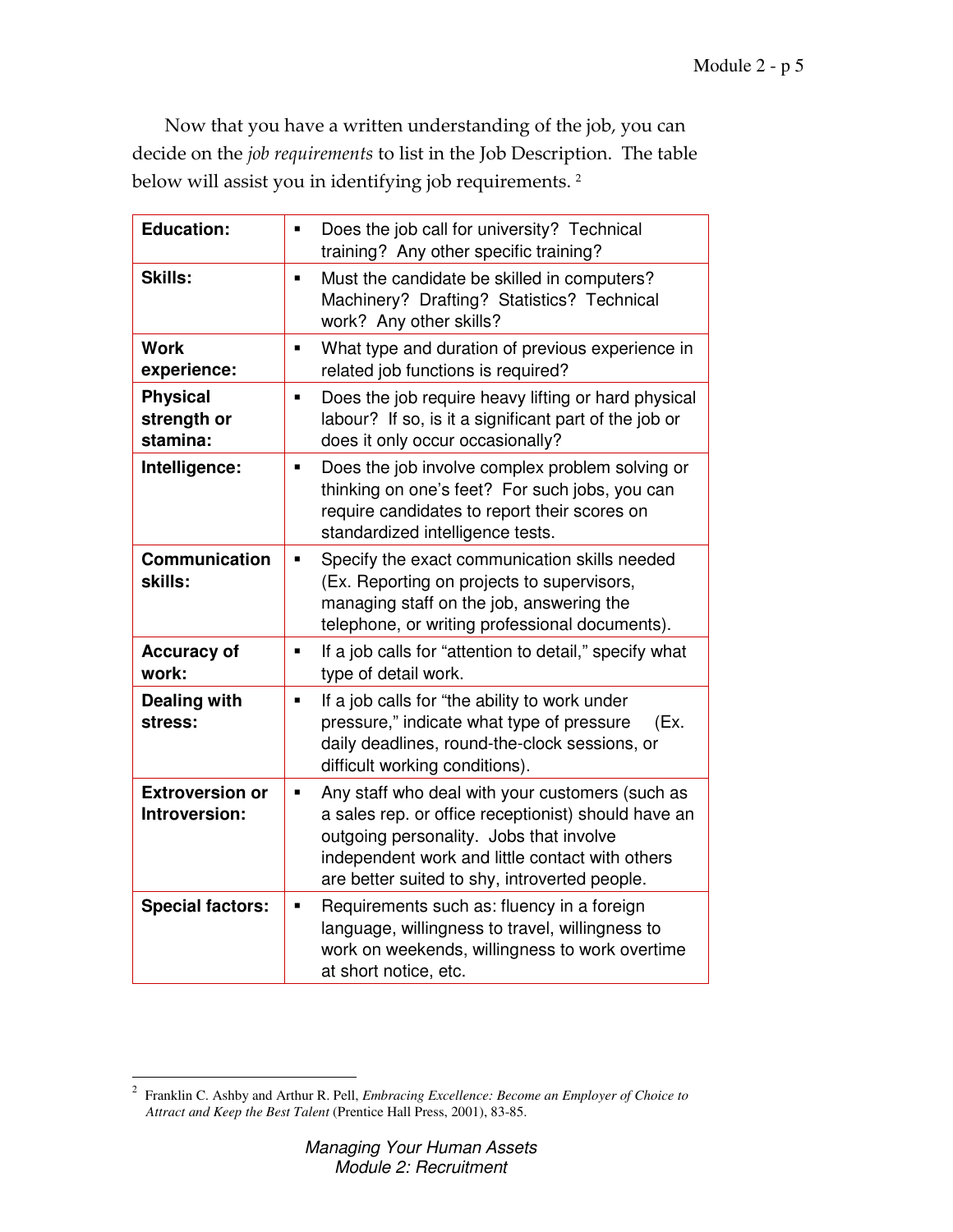# **2.2 Writing the Job Description**

Once you have defined the job requirements, you are ready to write an effective job description. Don't underestimate the importance of this task. By taking the time to write a clear and detailed job description, you enable job seekers to determine whether or not they are interested in and qualified for the job. This, in turn, means that you'll have less "résumé weeding" to do later.



 "Job Description" defined - a profile of a particular job, its essential functions, reporting relationships, hours, and required credentials. It identifies what the job seeker agrees to do in return for pay and benefits. $^3$ 

Prior to preparing a written advertisement for the employment position, consider what you will need from the employee. You may or may not want to include some of the expectations in your job description. This next section outlines the three crucial areas of the job description: <sup>4</sup>

- Duties and responsibilities
- Performance expectations
- Competencies

### Duties and Responsibilities of the Job

- 1. Name the essential responsibilities of the position.
- 2. Spell out areas of responsibility clearly in order to avoid clashes over authority in the future. Identify the position within the organizational structure of the company.

 $\overline{a}$ 3 Harvard Business School, *Harvard Business Essentials: Hiring and Keeping the Best People* (Boston: Harvard Business School Press, 2002), 143.

<sup>4</sup> Margaret Butteriss, *Help Wanted: The Complete Guide to Human Resources for Canadian Entrepreneurs*, (Toronto: John Wiley & Sons Canada), 49.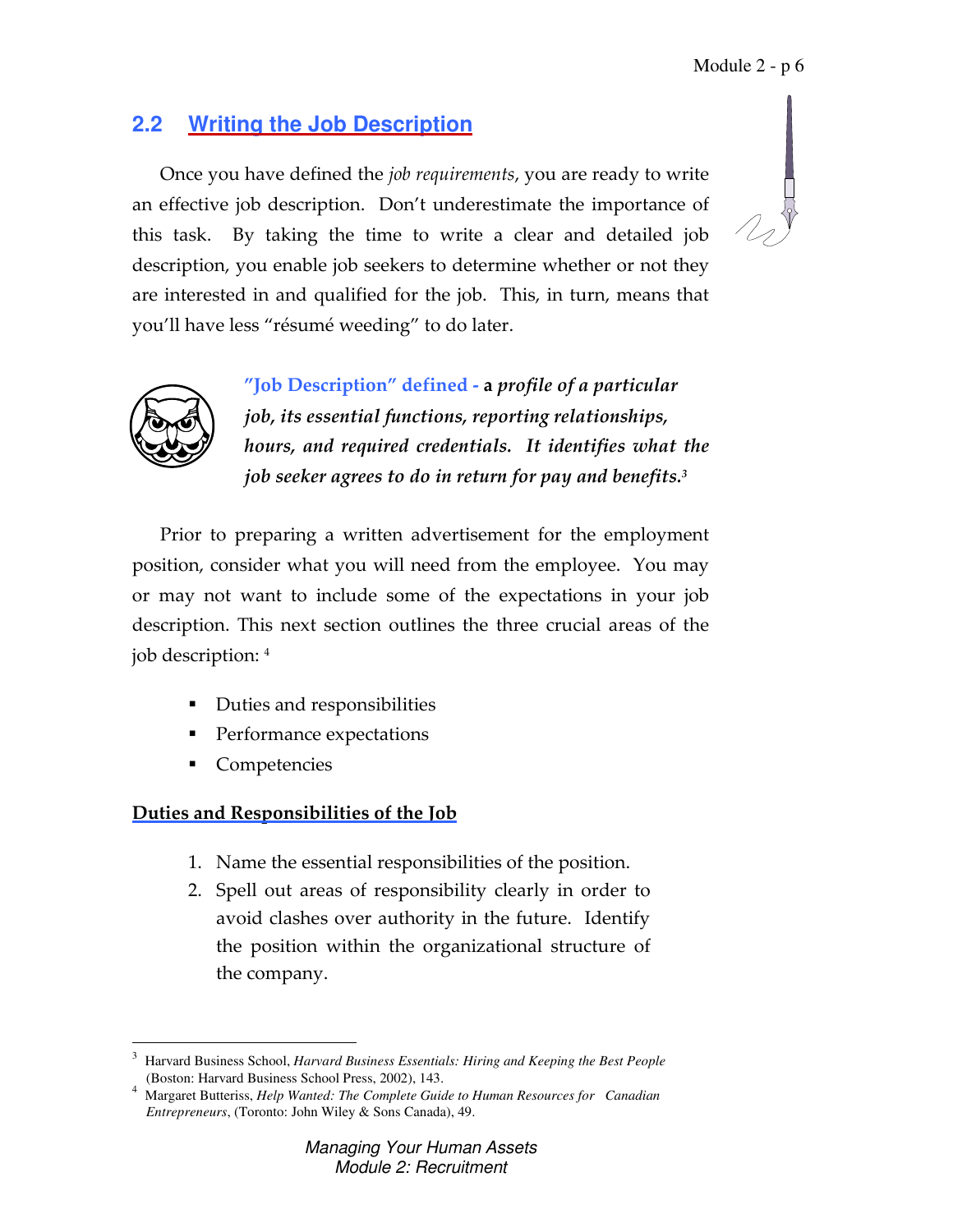3. Spell out any special physical requirements of the position, such as lifting heavy objects or prolonged use of computers.

### Performance Expectations

- 1. Identify the level of output expected (Ex. 300 invoices each week).
- 2. Spell out targets for productivity improvement (Ex. increasing sales by a stated percentage per month).
- 3. Tie performance to quantifiable goals according to a timetable for review (Ex. quarterly or annually).

### Technical Competencies

- 1. Write out the specific technical skills and knowledge required (expertise with a particular computer application; skill with a particular tool; level of previous work experience in the specific industry or market).
- 2. Highlight particular qualifications required (a degree in a specific discipline, such as electrical engineering; completion of an apprenticeship; a professional designation, such as chartered accountant; a heavy goods vehicle license).
- 3. Specify any particular work experience you consider essential (e.g. shift work).

#### General Competencies

- 1. Write down competencies that are important to this position (skills in customer relations, in working with others, and in written and oral communications).
- 2. Distinguish between the competencies expected of a person new to the position and of someone who has been in the job long enough to be expected to

Managing Your Human Assets Module 2: Recruitment

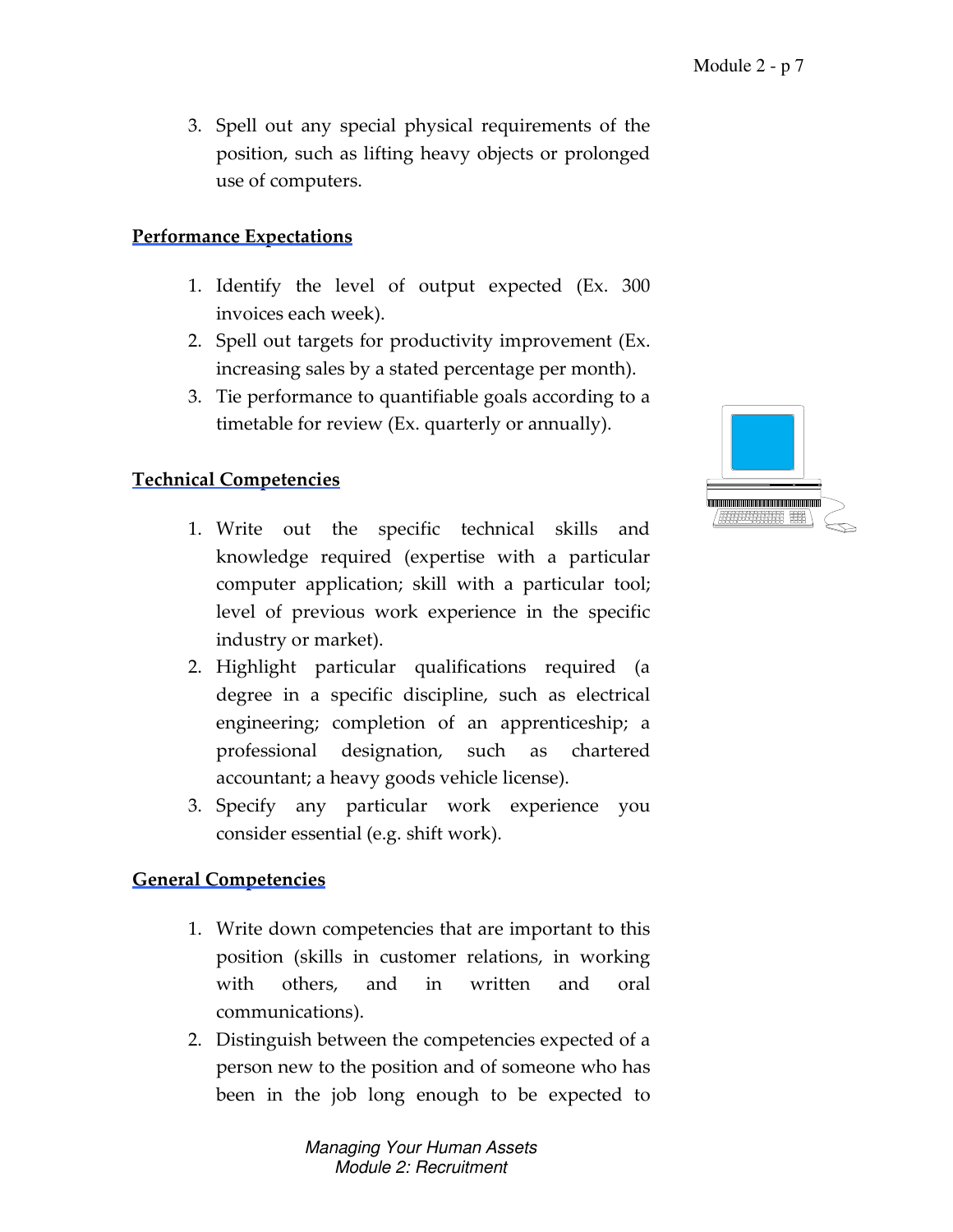perform at a fully satisfactory level. This range of expectations will help with training as well as with salary and wage adjustment.

#### Personal Competencies

Energy, initiative, integrity, discipline, reliability, adaptability, and willingness to take on new challenges are all personal competencies. Personal competencies are vital when seeking a person who will fit in with the culture of the company. If the company is dynamic and fast-paced, you will want to recruit a person who is creative, energetic, and enthusiastic. If the business places heavy emphasis on dealing with customers, then you are looking for reliability and good people skills.



The sample Job Profile below can be used as a guide when writing job descriptions. <sup>5</sup>

#### **JOB PROFILE**

#### **Position Title:** Administrative Assistant

**Required Experience/Skills:** 1-2 years of office experience; 80 wpm typing; word processing and spreadsheet experience, preferably with MS Word 2000 and MS Excel 5.0. Good communication skills and ability to work on a project team are essential.

**Education:** Post-high school business or secretarial training required; some college preferred.

**Essential Functions:** Duties include:

- Typing, proofreading correspondence, memoranda, and reports
- Organizing and maintaining company files
- Entering data into spreadsheet files
- Answering telephone, arranging appointments for sales personnel

**Salary Range:** \$25,000-\$30,000

 $\overline{a}$ 

<sup>5</sup> Hiring & Keeping the Best, 143.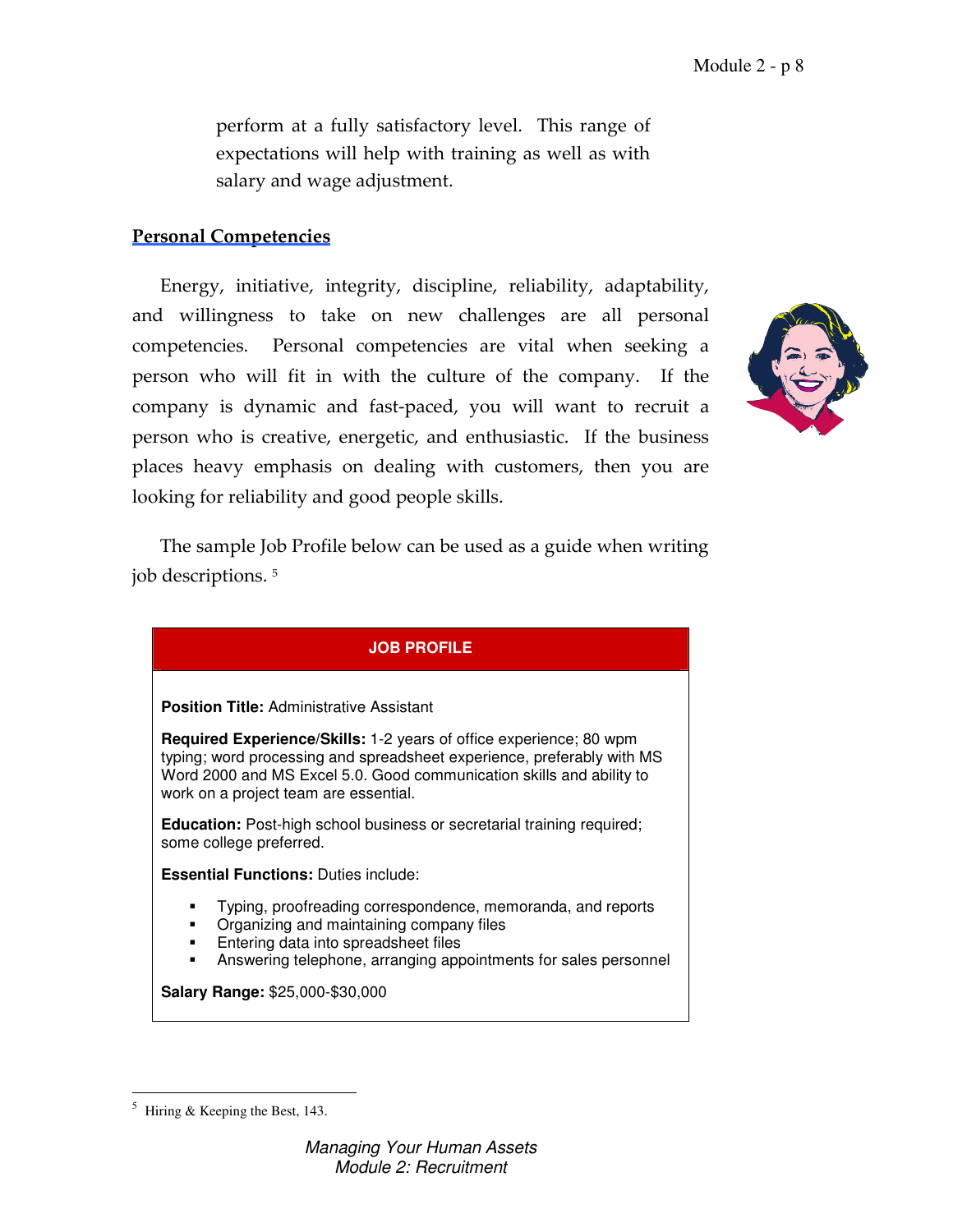The Job Profile template below may be useful to you when drafting job descriptions.

### **Position Title: Required Experience/Skills:**   $\ddot{\phantom{a}}$  $\mathbf{r}$ j. **Education:**   $\ddot{\phantom{a}}$   $\ddotsc$ ä. .<br>. **Essential Functions:**   $\ddot{\phantom{a}}$  $\ddot{\phantom{a}}$  $\cdots$ .<br>. **Salary/Wage Range:**

### JOB PROFILE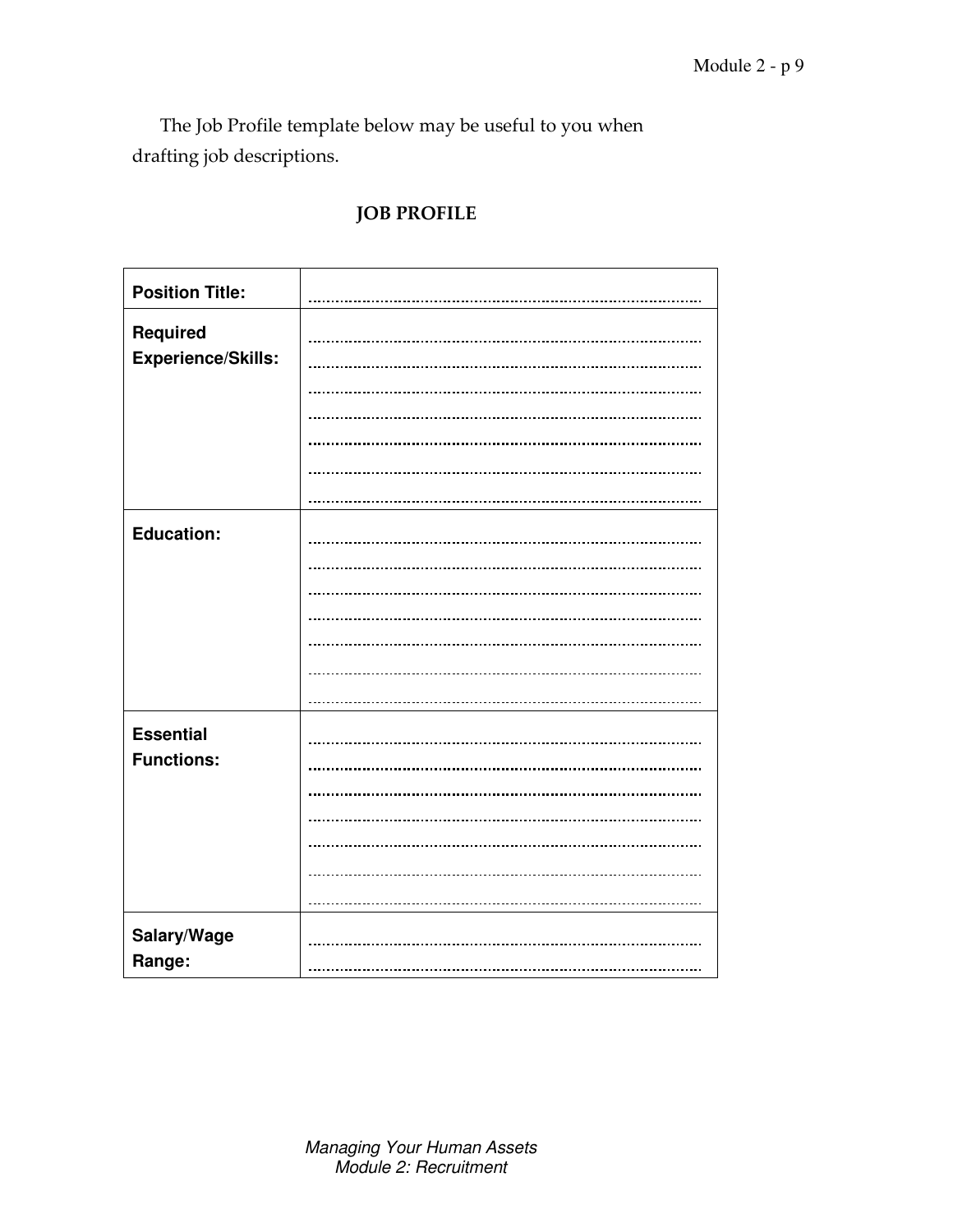# 3. FINDING THE CANDIDATE

# **3.1 Candidate Sources**

Now that you know what you're looking for in an employee, you must determine where to find the potential job seekers. There are a number of ways you can get the word out. The next section will guide you through a variety of options.

We have included a discussion of recruitment strategies used by small and medium-size companies across Canada – and the benefits and drawbacks of each.

Some of the top sources of candidates for small and medium-size businesses are:

- Referrals by Friends, Business Colleagues, & Employees
- Personal Contacts
- Drop-ins
- Newspaper Ads
- Advanced Education, Employment and Labour Internet posting (SaskJobs.ca)
- **Human Resources and Social Development Canada**
- **School Campus Recruiting**
- **Creative Advertising**
- **Websites**
- Industry, Trade & Professional Associations & Recruiting
- Internal Job Postings

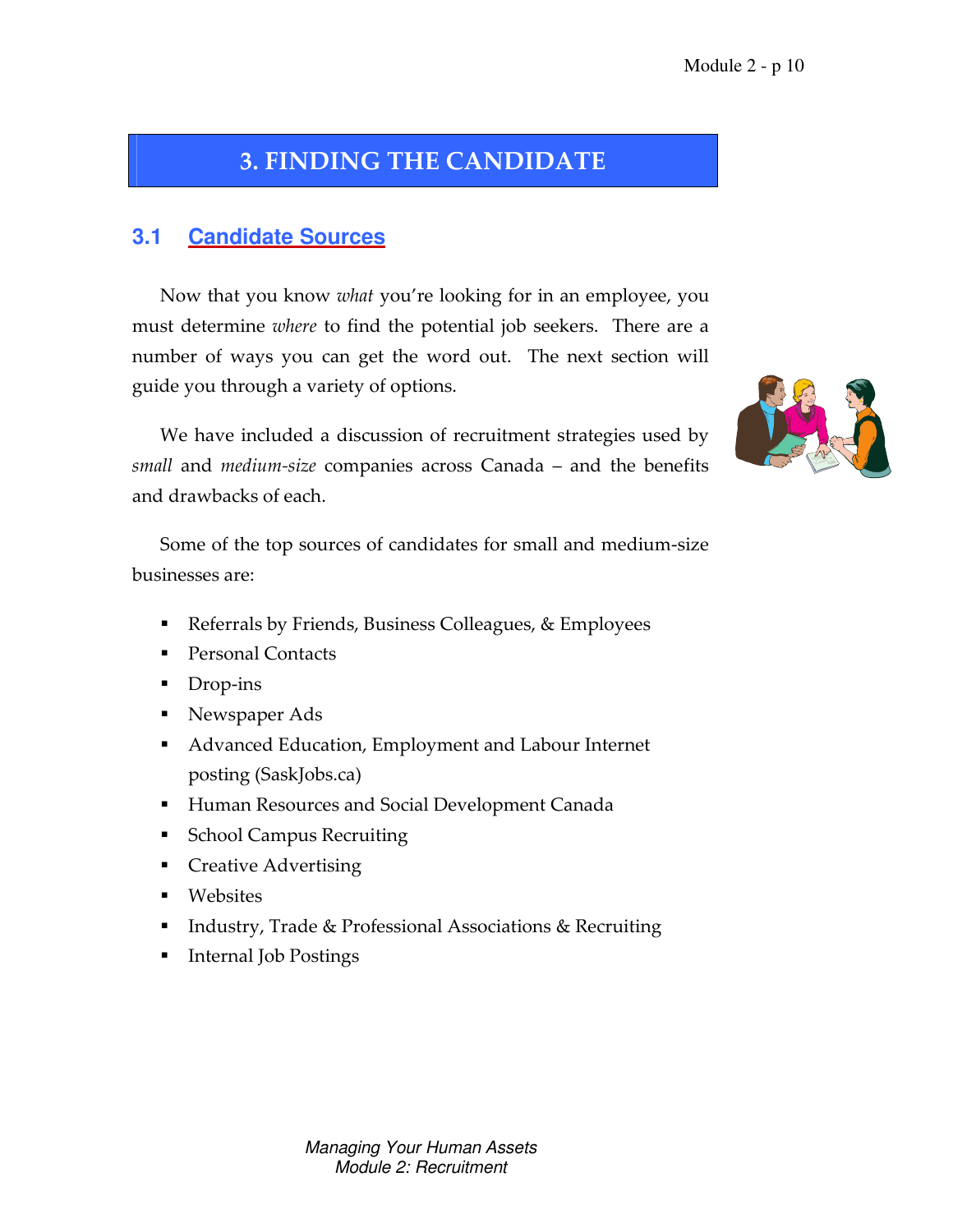### 1. Referrals by Friends, Business Colleagues, and Employees

Referrals by friends, business colleagues, and employees are among the most highly used forms of recruitment for any firm. They are particularly beneficial to small and medium-size businesses.<sup>6</sup>

|                          | <b>ADVANTAGES &amp; DISADVANTAGES OF</b><br><b>REFERRALS</b>                                                                                                                                                                                                                                                                                                     |        |                                                                                                                                                                                                                                                                                                                               |  |
|--------------------------|------------------------------------------------------------------------------------------------------------------------------------------------------------------------------------------------------------------------------------------------------------------------------------------------------------------------------------------------------------------|--------|-------------------------------------------------------------------------------------------------------------------------------------------------------------------------------------------------------------------------------------------------------------------------------------------------------------------------------|--|
|                          | <b>Advantages</b>                                                                                                                                                                                                                                                                                                                                                |        | <b>Disadvantages</b>                                                                                                                                                                                                                                                                                                          |  |
| П<br>■<br>$\blacksquare$ | It is inexpensive.<br>People who know your culture<br>are likely to refer candidates who<br>will fit in well.<br>The reputation of people doing<br>the referring will be enhanced if<br>they recommend good qualify<br>people. Therefore, they typically<br>recommend people with good<br>potential.<br>It is a relatively fast method of<br>finding candidates. | ■<br>٠ | It may take up unnecessary time<br>since you may feel obligated to<br>interview all the candidates who<br>are referred to you, even if they<br>are not suitable for the position<br>or are not a match for the work<br>culture.<br>Relationships may be destroyed<br>if people continue to refer<br>inappropriate candidates. |  |

### How to Ensure Good Referrals:



Make sure friends, business colleagues, and employees know the skills and competencies you're looking for and have a good understanding of the type of person who will fit in with the work culture. Reward employees who find new employees.

#### 2. Personal Contacts

Many small and medium-size business owners and managers rely on personal contacts to fill their staffing requirements. Personal

 $\overline{a}$ 

<sup>6</sup> Help Wanted, 58-59.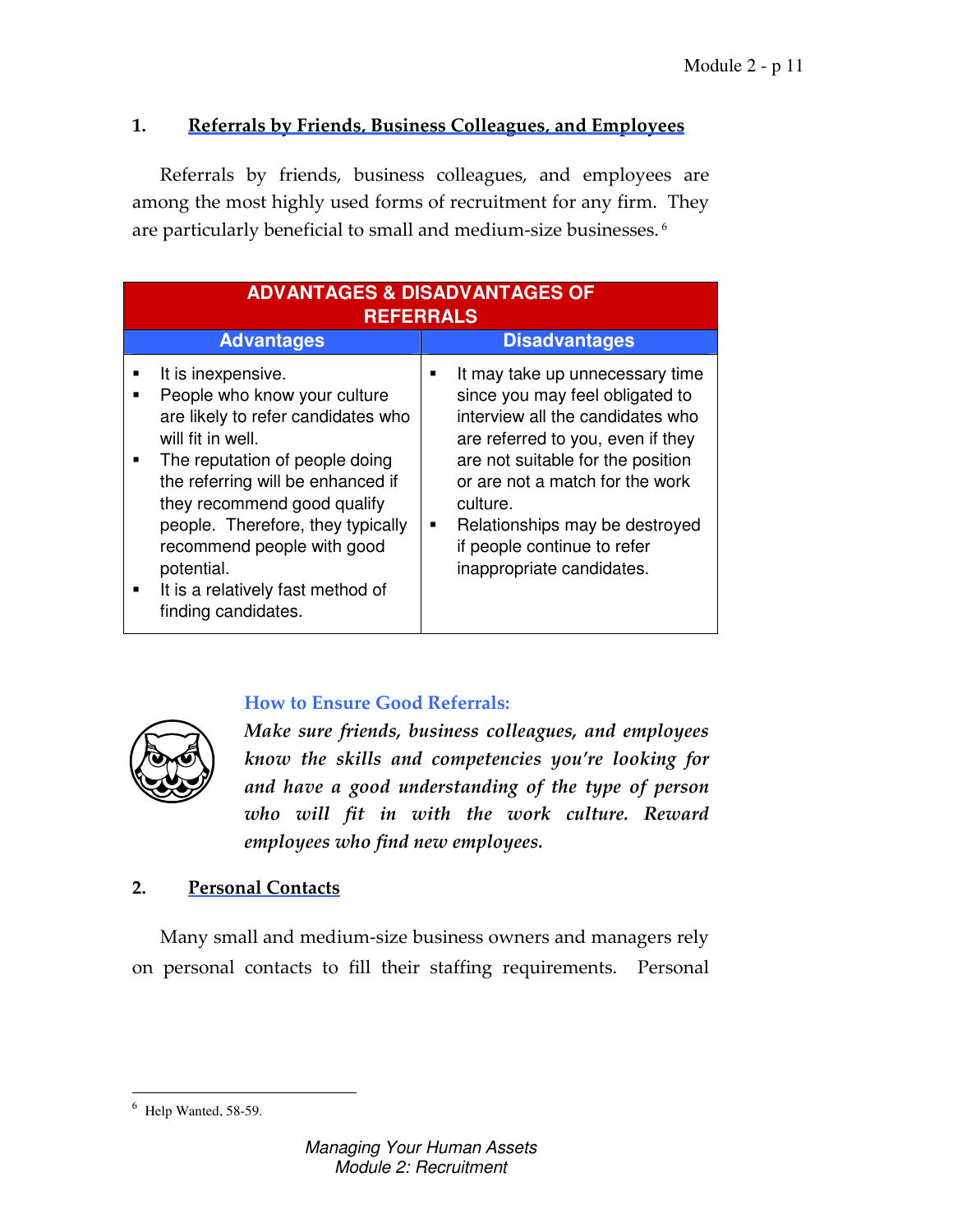contacts can be used to fill positions, or as a way of finding people through referrals.<sup>7</sup>

|        | <b>ADVANTAGES &amp; DISADVANTAGES OF</b><br><b>PERSONAL CONTACTS</b>                                                              |  |                                                                                                                                                                                                                      |  |
|--------|-----------------------------------------------------------------------------------------------------------------------------------|--|----------------------------------------------------------------------------------------------------------------------------------------------------------------------------------------------------------------------|--|
|        | <b>Advantages</b>                                                                                                                 |  | <b>Disadvantages</b>                                                                                                                                                                                                 |  |
| п<br>٠ | It is inexpensive.<br>You know the people and their<br>work experience.<br>You know if they will fit with the<br>company culture. |  | If personal contacts do not work<br>out, there may be a reluctance to<br>let them go.<br>You may be tempted to "make"<br>them fit a position, because you<br>want to hire them, even though<br>the fit is not there. |  |

### 3. Drop-ins

Many small and medium-size businesses will accept and screen applications from drop-ins. These people inquire about employment on their own initiative. Often the visibility or reputation of the company attracts potential employees. <sup>8</sup>

|                | <b>ADVANTAGES &amp; DISADVANTAGES OF</b><br><b>DROP-INS</b>                                                                                                                                          |                                                                                                                                                                               |  |
|----------------|------------------------------------------------------------------------------------------------------------------------------------------------------------------------------------------------------|-------------------------------------------------------------------------------------------------------------------------------------------------------------------------------|--|
|                | <b>Advantages</b>                                                                                                                                                                                    | <b>Disadvantages</b>                                                                                                                                                          |  |
| $\blacksquare$ | It is inexpensive.<br>People often know something<br>about the company and<br>understand the types of jobs that<br>the company has available.<br>It provides a constant stream of<br>job applicants. | You may get résumés from<br>■<br>people who are not suitable.<br>They are attracted by your<br>company and come in even if<br>they do not have the skills that<br>are needed. |  |

 $\frac{1}{7}$  Help Wanted, 59-60.

<sup>8</sup> Help Wanted, 60-61.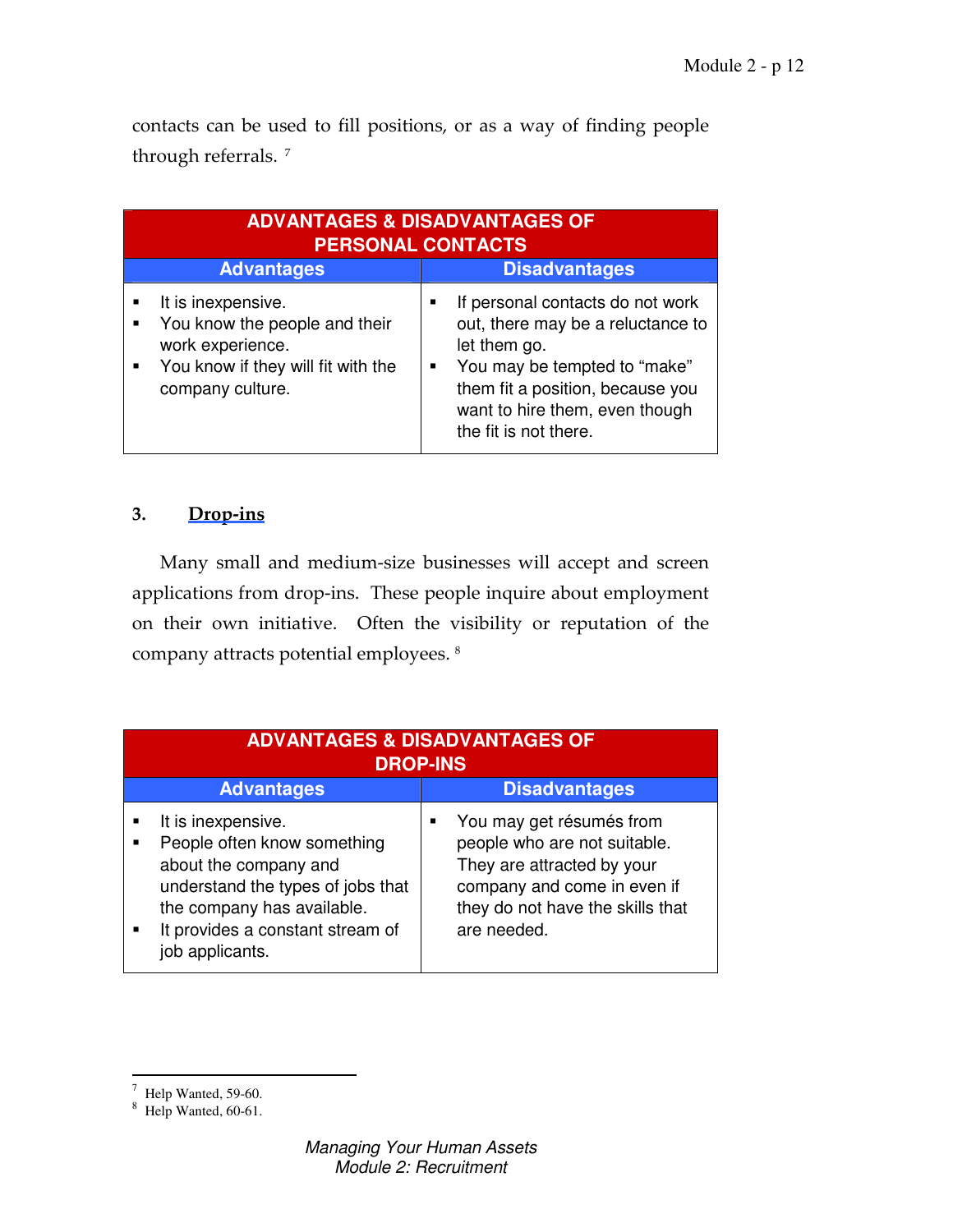### 4. Newspaper Ads

This method of finding candidates is still widely used. A Royal Bank survey showed that this form of advertising accounts for up to 50 percent of all new hires.<sup>9</sup>

Let's take a look at a newspaper advertisement.



This is a good advertisement because it:

- Tells you the positions, i.e., driver, although it could be more specific as to the type of driver required.
- Is specific about the number of openings: 10 positions.
- Gives details about the types of journeys the drivers will have to make, i.e., from Regina, Saskatchewan to Brampton, Ontario.
- Explains earning potential, although it does not say how it is earned, e.g., base salary, overtime, and bonus components.
- Outlines the specific skills and competencies to fill the positions: possessing a commercial licence and the DOT requirements
- Tells the reader how to contact the company: by means of a telephone call, fax, mailing address, or the company's website.

 $\overline{a}$ 9 Help Wanted, 61-63.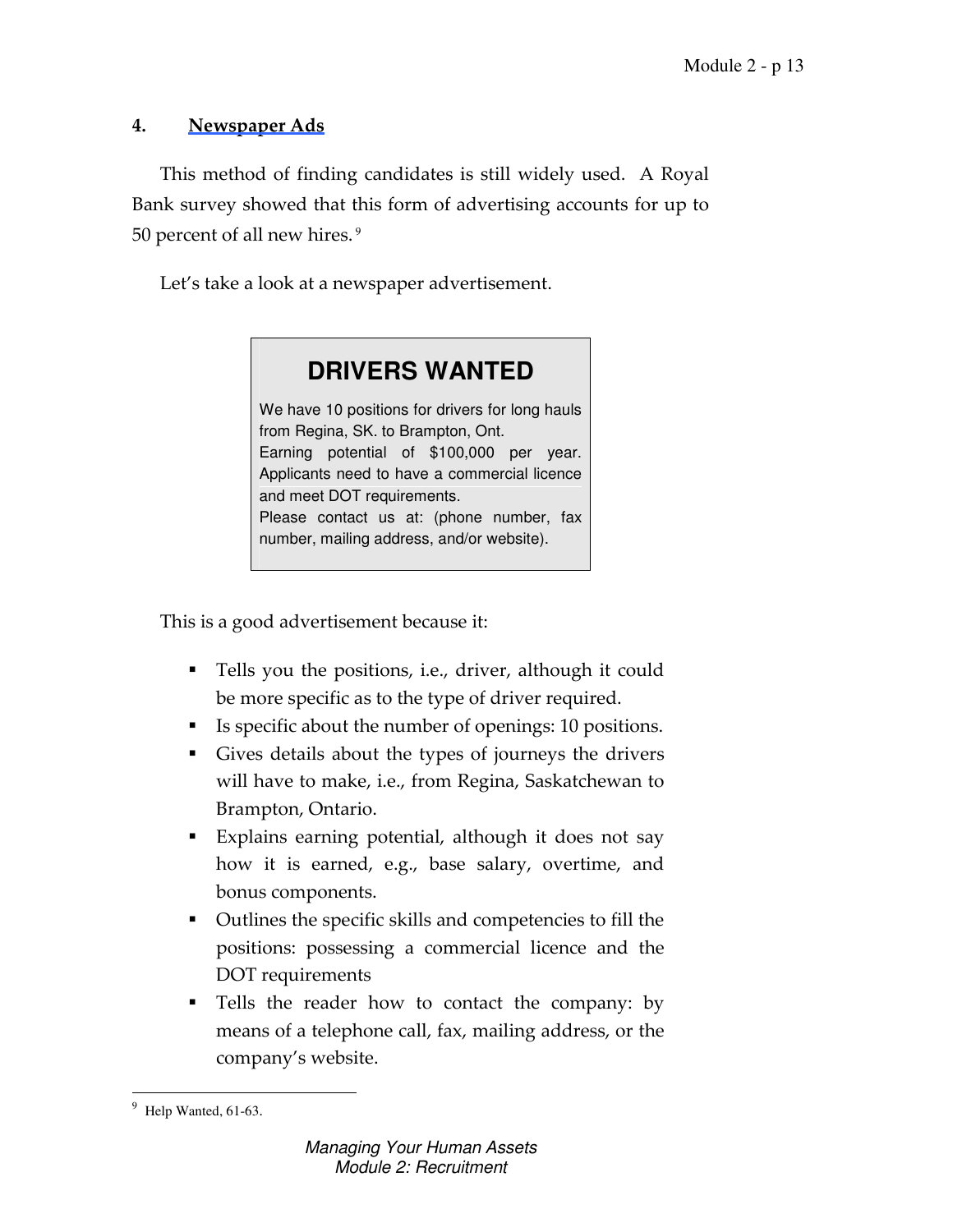**THE DIRESTERES** 

### How Do You Write a Newspaper Ad?

A good newspaper advertisement contains the following points:

- A clear and attractive, eye-catching layout
- The minimum number of words to tell the reader exactly what's required and how to apply.
- Is direct and specific about
	- What the company does (you don't have to mention the company's name, but at least explain what it does)
	- The company location
	- The job itself (describe in brief detail what the job requires)
- Gives details of the type of person required—you cannot specify age or gender, but you can say whether you want them to be experienced or mature, and the kind of experience they should have.
- Is specific about the skills and knowledge required specific computer skills or a comptroller's designation.
- Is clear on the methods of contacting the company, whether it be by phone, walk-in application, fax number, or the website

#### Where Do You Actually Place These Advertisements?

There are a number of places to put a job advertisement.

- **Local papers** are useful in cases where the company needs local people who don't have to travel very far to work. Local papers provide a relatively inexpensive form of advertising.
- Advanced Education, Employment and Labour (AEEL) provides employers with the opportunity to post ads on the SaskJobs website. www.saskjobs.ca
- **National and Larger City Papers** are useful if you need to attract people from a larger geographic region. They are also useful for trying to attract

Managing Your Human Assets Module 2: Recruitment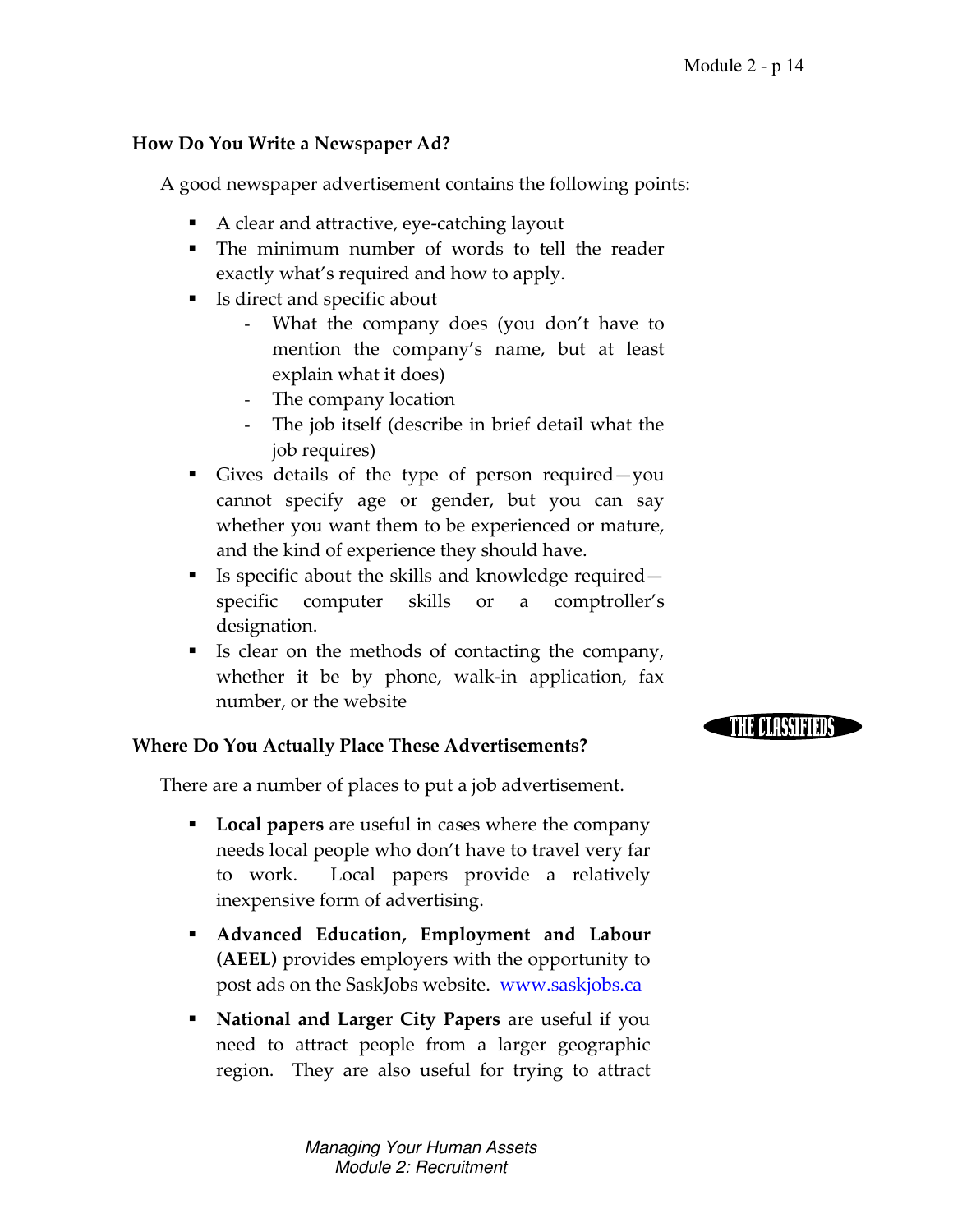| <b>ADVANTAGES &amp; DISADVANTAGES OF</b><br><b>NEWSPAPER ADVERTISING</b>                                                                                                                                 |                                                                                                                                                                                                                          |  |
|----------------------------------------------------------------------------------------------------------------------------------------------------------------------------------------------------------|--------------------------------------------------------------------------------------------------------------------------------------------------------------------------------------------------------------------------|--|
| <b>Advantages</b><br><b>Disadvantages</b>                                                                                                                                                                |                                                                                                                                                                                                                          |  |
| It is effective when the job<br>$\blacksquare$<br>responsibilities and<br>competencies are well defined.<br>It can reach people in the local,<br>$\blacksquare$<br>provincial and national<br>community. | It is more expensive than "word<br>of mouth" and referral methods<br>of recruiting.<br>It may bring in many applications<br>$\blacksquare$<br>that are not a particularly good fit<br>for the position being advertised. |  |

people with a specific expertise, e.g., national sales manager, president, chief financial officer, etc.

The use of newspaper advertisements may mean a long recruitment process. Since the good candidates you locate via this method may be sending applications to a number of sources, it is important to interview the better applicants as quickly as possible. It is equally important to make decisive choices as soon as you have interviewed and evaluated the candidates. The best candidates may be hired quickly before you act.

### 5. Advanced Education, Employment and Labour (AEEL)

The Department of Advanced Education, Employment and Labour (AEEL) offers assistance to employers as well as job seekers. The Career & Employment Services website, www.sasknetwork.ca, contains a wealth of information on how to find and hire workers. The "Hiring Workers" section goes into great detail in the following areas:

- Job Descriptions
- **Advertising**
- **Screening and Interviewing**
- Off to a Great Start
- Cutting Your Hiring Time
- Cutting Your Hiring Costs

Managing Your Human Assets Module 2: Recruitment



Saskatchewan Ministry of **Advanced Education, Employment and** Labour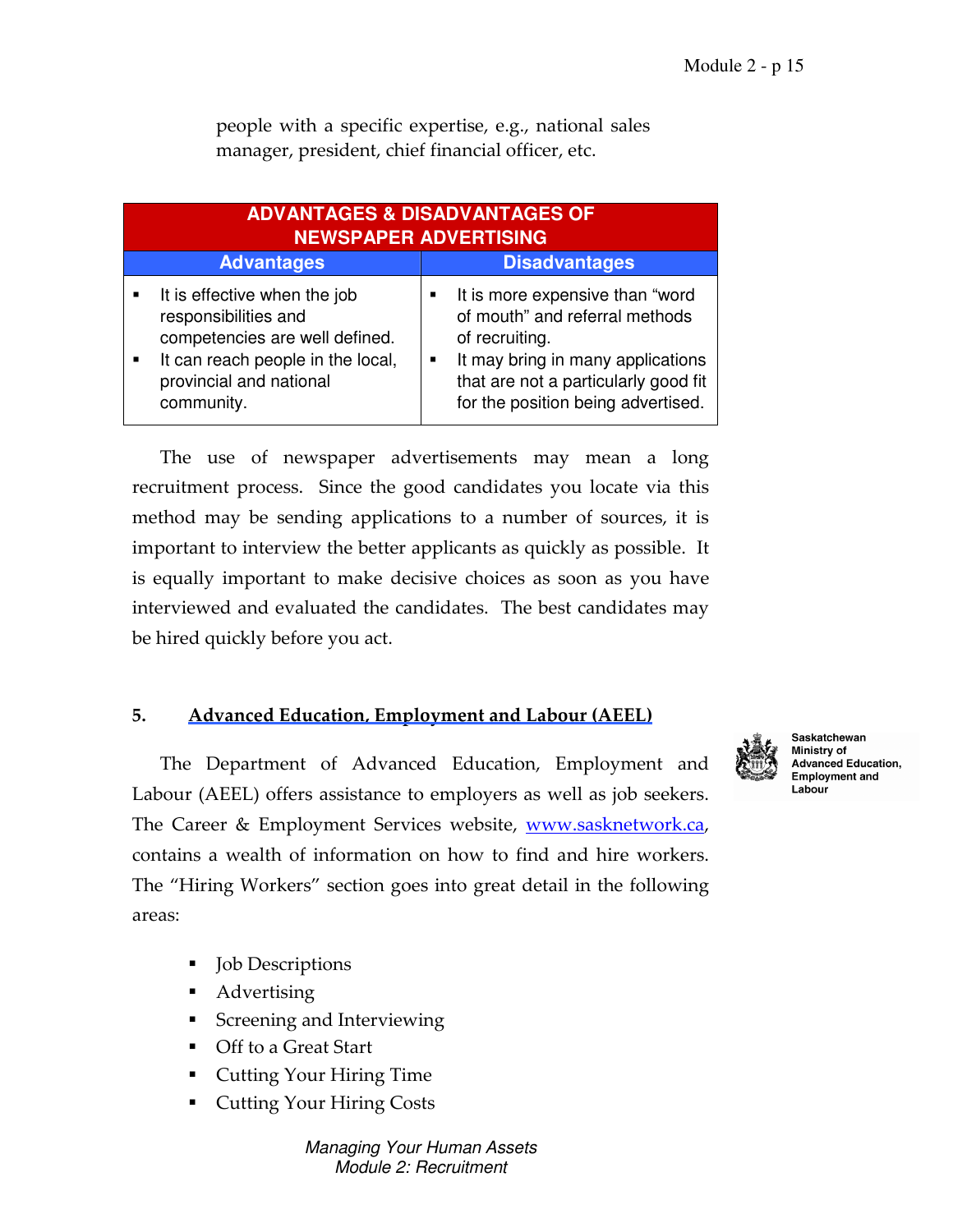The SaskJobs website (www.saskjobs.ca), which is a part of the SaskNetwork website, enables employers to post job vacancies and search résumés online. It also provides links to a number of informative and useful websites that should help answer any questions you may have. Visit www.sasknetwork.ca for information on the labour market, subsidies available to employers, and much more.

If you are not familiar with the Internet, you can visit the Career and Employment Services location nearest you. There are regional offices across the province located in North Battleford, Meadow Lake, La Ronge, Nipawin, Melfort, Lloydminster, Ile a la Crosse, Creighton, Prince Albert, Saskatoon, Kindersley, Humboldt, Regina, Swift Current, Moose Jaw, Yorkton, Estevan, Weyburn, Fort Qu'Appelle and Wynyard. Career & Employment Consultants are available for one-on-one discussions and assistance.

#### Human Resources and Social Development Canada

#### 6. Human Resources and Social Development Canada

Some companies use local offices of Human Resources and Social Development Canada (HRSDC), also known as Service Canada to post summer student employment opportunities. Service Canada also provides a nation-wide interactive database for jobs on behalf of Service Canada at www.jobbank.gc.ca.

| <b>ADVANTAGES &amp; DISADVANTAGES</b><br><b>OF HRSDC/ SERVICE CANADA</b>                                                                                                                                                                                         |                                                                                                                                                                                   |  |
|------------------------------------------------------------------------------------------------------------------------------------------------------------------------------------------------------------------------------------------------------------------|-----------------------------------------------------------------------------------------------------------------------------------------------------------------------------------|--|
| <b>Advantages</b>                                                                                                                                                                                                                                                | <b>Disadvantages</b>                                                                                                                                                              |  |
| It is a free service.<br>It allows you to target your search<br>for the type of people you require.<br>In small communities, the staff<br>members get to know more about<br>the job seekers and employers and<br>can be helpful in facilitating the best<br>fit. | Since the postings are seen by a<br>large variety of job seekers, you<br>may get applicants who are not<br>suitable.<br>Extra time may be spent on the<br>٠<br>screening process. |  |



Ressources humaines et<br>Développement social Canada

Managing Your Human Assets Module 2: Recruitment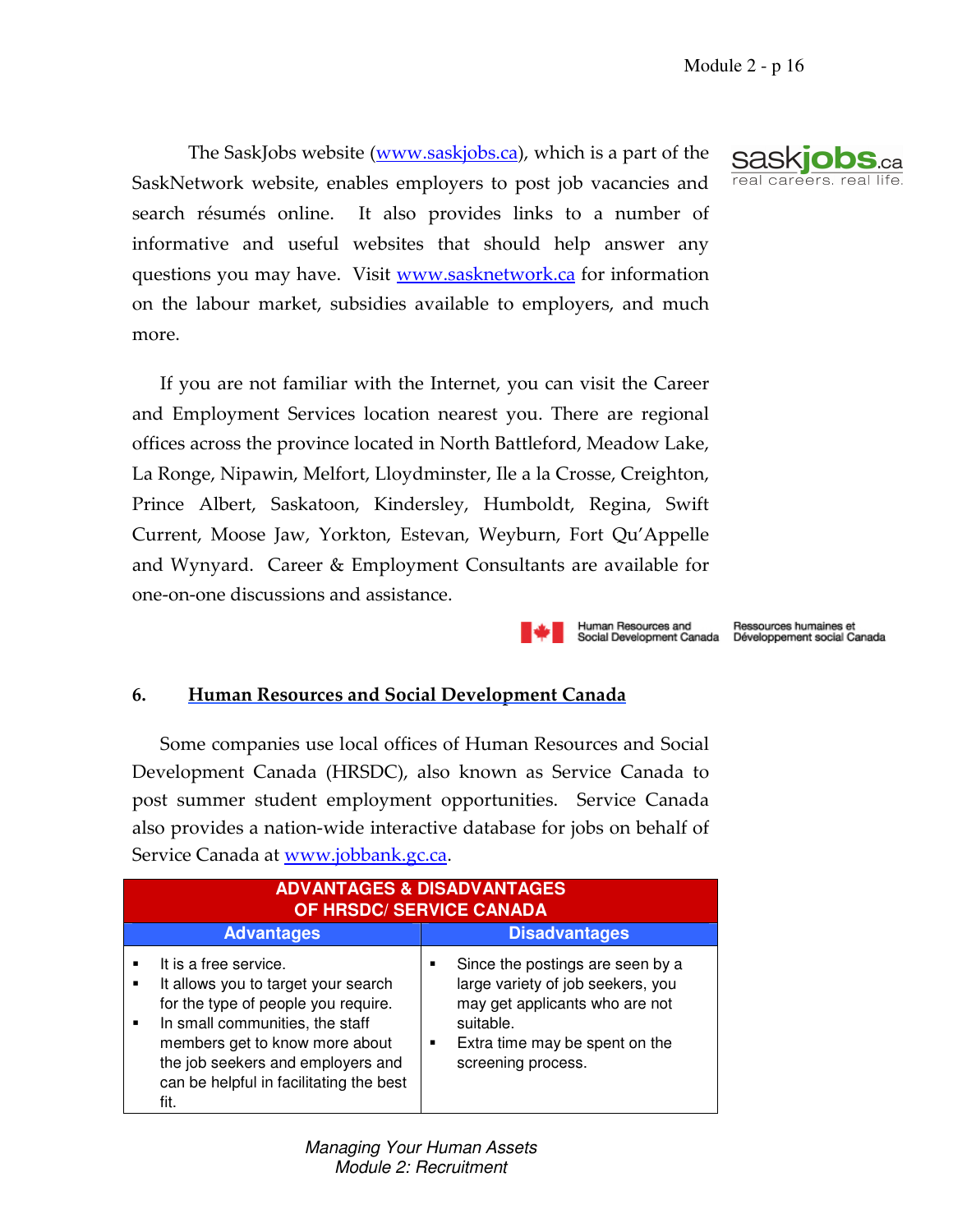### 7. Creative Advertising

Some companies have become very creative in the ways they use to find candidates. They may still place ads in the newspaper, but they use other innovative methods, as well: <sup>10</sup>

- Placing advertisements at the checkouts of supermarkets and fast-food restaurants
- Job advertisements placed on the notice boards of community centres, supermarkets, and fast-food restaurants
- Job ads at trade fairs and trade shows in cooperation with relevant exhibitors
- Fliers in mailboxes.
- Road-side billboards

|                                  | <b>ADVANTAGES &amp; DISADVANTAGES OF</b><br><b>CREATIVE ADVERTISING</b>                                                                                                                     |                                                                                                                                                                                  |  |  |
|----------------------------------|---------------------------------------------------------------------------------------------------------------------------------------------------------------------------------------------|----------------------------------------------------------------------------------------------------------------------------------------------------------------------------------|--|--|
|                                  | <b>Advantages</b>                                                                                                                                                                           | <b>Disadvantages</b>                                                                                                                                                             |  |  |
| $\blacksquare$<br>$\blacksquare$ | It can be inexpensive and simple<br>to implement.<br>Ads can be placed in locations<br>that will target the type of people<br>you want to hire.<br>It is limited only by your<br>ingenuity. | It can be expensive, depending<br>п<br>on the methods you use.<br>Others will copy successful<br>٠<br>methods, so the advantage may<br>only be maintained for a short<br>period. |  |  |

#### 8. Websites

More and more employers and candidates are using websites as part of their recruitment and job-seeking processes. Companies can place job postings on their own websites or surf the Internet to find other recruitment websites. 11 For example, the SaskJobs website (www.saskjobs.ca) provides a number of resources – including job



 $10$  Help Wanted, 63-64.

 $11$  Help Wanted, 65-67.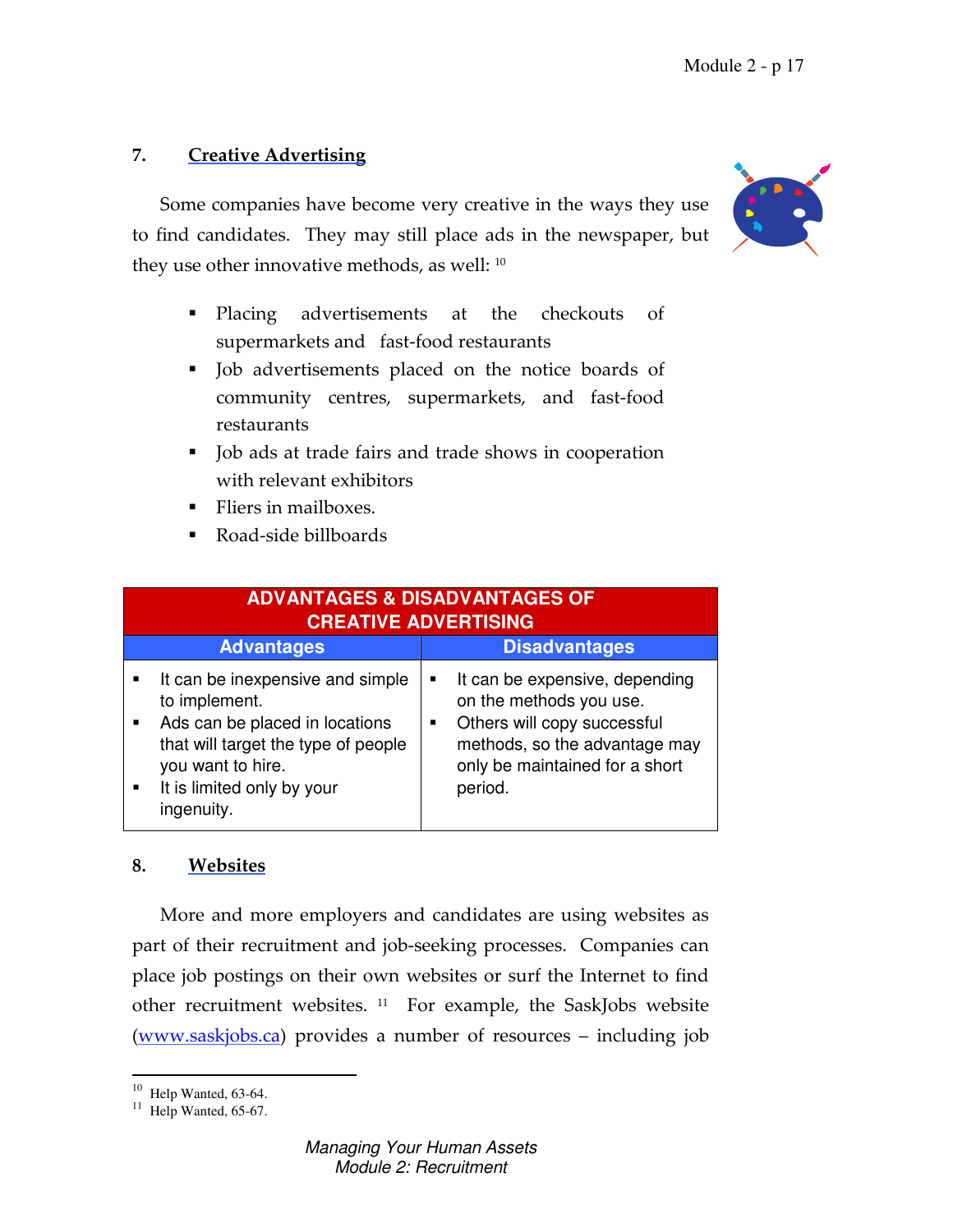banks – for both employers and job seekers. The Government of Canada offers a useful human resource management website that discusses various recruitment strategies (http://hrmanagement.gc.ca)

| <b>ADVANTAGES &amp; DISADVANTAGES OF</b><br><b>WEBSITES</b> |                                                                                                                                                                                                                                                                                                                                          |                                       |                                                                                                                                                                                                                                                                                          |
|-------------------------------------------------------------|------------------------------------------------------------------------------------------------------------------------------------------------------------------------------------------------------------------------------------------------------------------------------------------------------------------------------------------|---------------------------------------|------------------------------------------------------------------------------------------------------------------------------------------------------------------------------------------------------------------------------------------------------------------------------------------|
|                                                             | <b>Advantages</b>                                                                                                                                                                                                                                                                                                                        |                                       | <b>Disadvantages</b>                                                                                                                                                                                                                                                                     |
| $\blacksquare$                                              | It is a quick and effective way of<br>matching employers and<br>potential candidates.<br>More information can be<br>inexpensively communicated.<br>Companies can effectively<br>illustrate their culture. For<br>instance, they can quite clearly,<br>perhaps even humorously,<br>define the kind of people they<br>want and don't want. | ٠<br>$\blacksquare$<br>$\blacksquare$ | Your ad can only be seen by<br>those with computers and<br>Internet access.<br>Web pages with a lot of pictures<br>can take a long time to load for<br>many people in rural areas<br>This method is limited because<br>not everyone is accustomed to<br>looking for jobs in this manner. |



 Please Note: Website recruiting requires fast follow-up because potential candidates typically apply to many other websites and job advertisements.

### 9. School Campus Recruiting



Going directly to university, college, and high school campuses is a very effective way of recruiting talent with specific skills, particularly for high-tech industries and trade-specific positions. <sup>12</sup>

 $12$  Help Wanted, 67-68.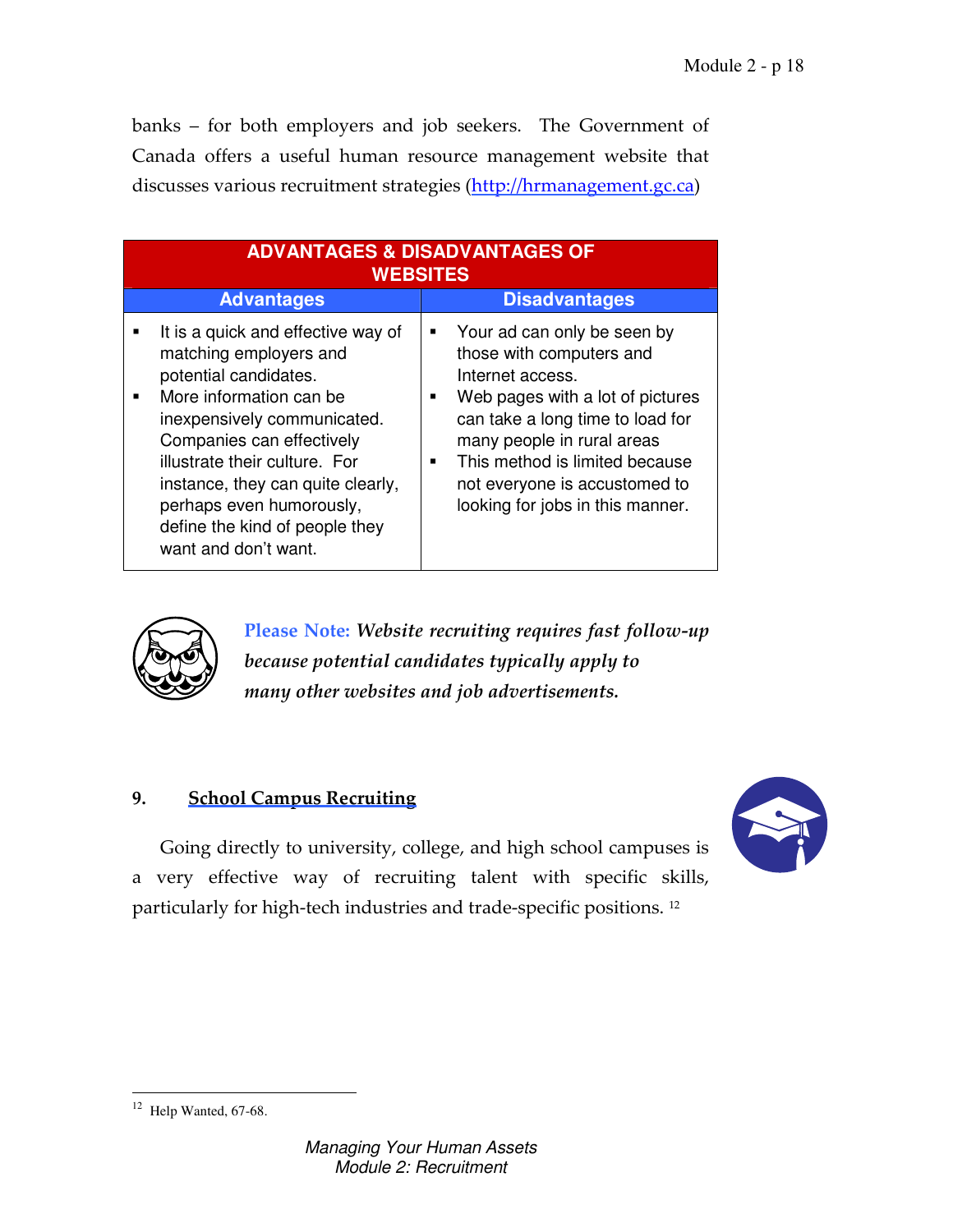| <b>ADVANTAGES &amp; DISADVANTAGES OF</b><br><b>CAMPUS RECRUITING</b>                                                                                                                                                                                                                                                                                                                                                                                                                                                                                                                                                                                             |                                                                                                                                                                                                                                                                                                                                                                                                 |  |
|------------------------------------------------------------------------------------------------------------------------------------------------------------------------------------------------------------------------------------------------------------------------------------------------------------------------------------------------------------------------------------------------------------------------------------------------------------------------------------------------------------------------------------------------------------------------------------------------------------------------------------------------------------------|-------------------------------------------------------------------------------------------------------------------------------------------------------------------------------------------------------------------------------------------------------------------------------------------------------------------------------------------------------------------------------------------------|--|
| <b>Advantages</b>                                                                                                                                                                                                                                                                                                                                                                                                                                                                                                                                                                                                                                                | <b>Disadvantages</b>                                                                                                                                                                                                                                                                                                                                                                            |  |
| It allows companies to hire<br>specific skills, especially by<br>going to campuses that train for<br>those particular skills.<br>It can develop long-term<br>$\blacksquare$<br>relationships with schools who<br>can point specific candidates<br>your way.<br>It is a source of talent that can<br>be trained in your particular way<br>of doing things and can be<br>molded to your company culture.<br>It helps to keep talented youth in<br>Saskatchewan.<br>Career fairs and on-campus<br>п<br>recruitment help to build your<br>reputation in the market place as<br>an employer in a particular<br>business, industry, profession, or<br>technical field. | The competition is significant.<br>٠<br>Companies from all across North<br>America often compete on<br>campuses for the same kinds of<br>skills, particularly in a labour<br>short market.<br>Presentation and marketing tools<br>$\blacksquare$<br>have to be very professional<br>since companies must compete<br>against very large organizations<br>that can offer expensive<br>incentives. |  |

### 10. Industry, Trade, & Professional Associations Recruiting

Companies looking for particular skills often go to industry, trade, and professional associations that provide job postings and sources of candidates. This is especially relevant to those companies wanting skills in such areas as engineering, accounting, and other specific trades.<sup>13</sup>

 $13$  Help Wanted, 68-69.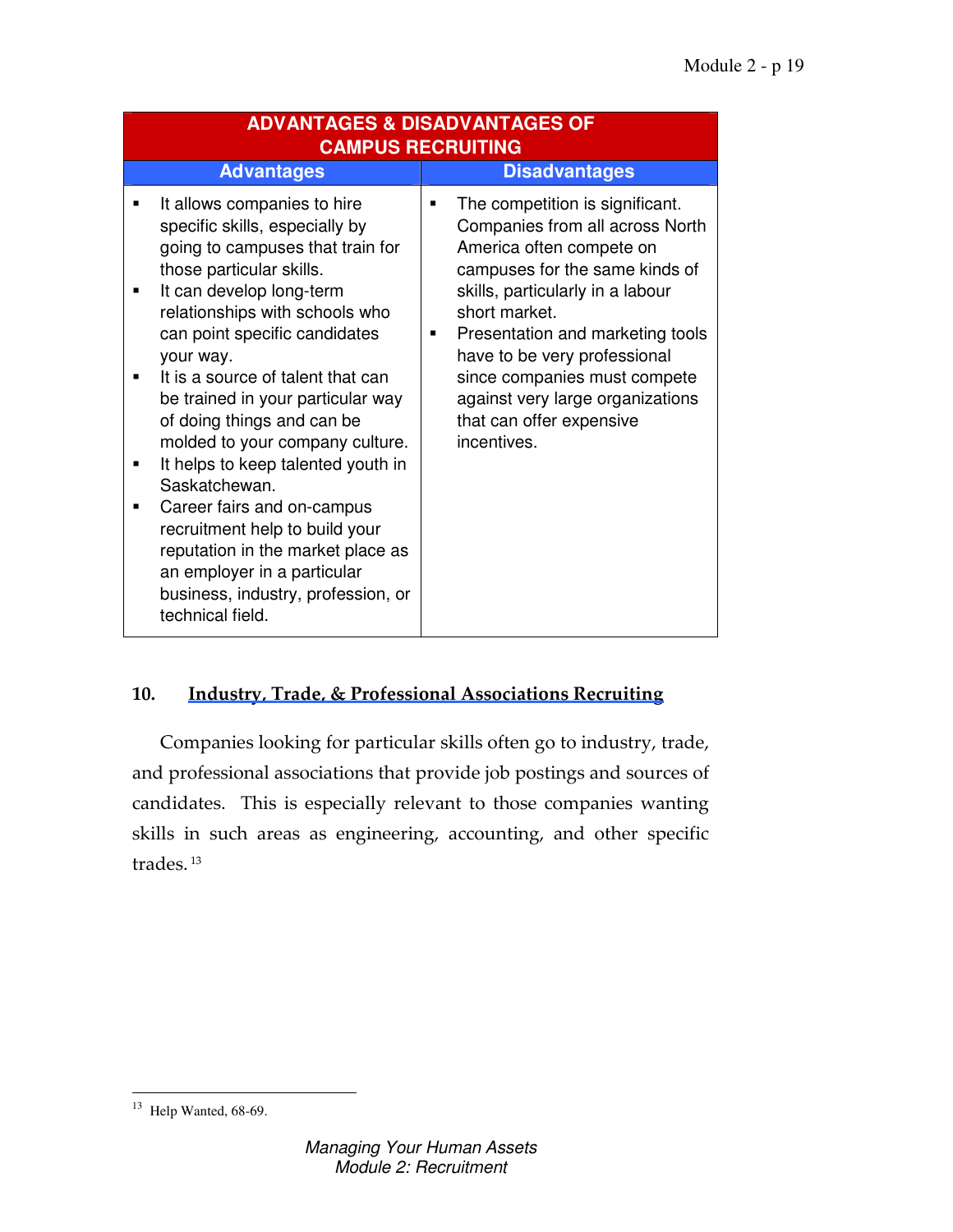| <b>ADVANTAGES &amp; DISADVANTAGES OF</b><br><b>RECRUITING THROUGH ASSOCIATIONS</b>                                                                                                                                                                                             |                                                                                                                                                                                                                                                         |  |
|--------------------------------------------------------------------------------------------------------------------------------------------------------------------------------------------------------------------------------------------------------------------------------|---------------------------------------------------------------------------------------------------------------------------------------------------------------------------------------------------------------------------------------------------------|--|
| <b>Advantages</b>                                                                                                                                                                                                                                                              | <b>Disadvantages</b>                                                                                                                                                                                                                                    |  |
| You can target your recruiting<br>efforts.<br>This is an inexpensive source of<br>٠<br>recruits. Some associations<br>offer cost-effective ways to<br>provide candidates to you.<br>You may be familiar with the<br>companies that the candidates<br>have had experience with. | Often there is no filtering of<br>$\blacksquare$<br>application forms, so the quality<br>of résumés or applications may<br>not be consistent.<br>You may narrow the search too<br>much and miss potential<br>candidates from other<br>geographic areas. |  |

### 11. Internal Job Postings

Another common way of filling job openings is by using internal job postings. This tactic of "hiring from within" simply involves an employer posting a description of job openings and inviting all interested and qualified employees to apply. It is suggested that you: <sup>14</sup>

- Develop and fully communicate a policy on job postings, including what kinds of jobs are posted. Outline where, when and how, the applicant review and feedback process will take place and describe the appeals procedure.
- Postings should include: eligibility requirements such as minimum length in current position; length of posting period; and how to apply.
- **Job postings should state the need to balance** individual career goals with organizational priorities.
- Coach supervisors to support the process.

<sup>&</sup>lt;sup>14</sup> Alberta Human Resources and Employment, *Finders & Keepers: Recruitment and Retention Strategies*, 16.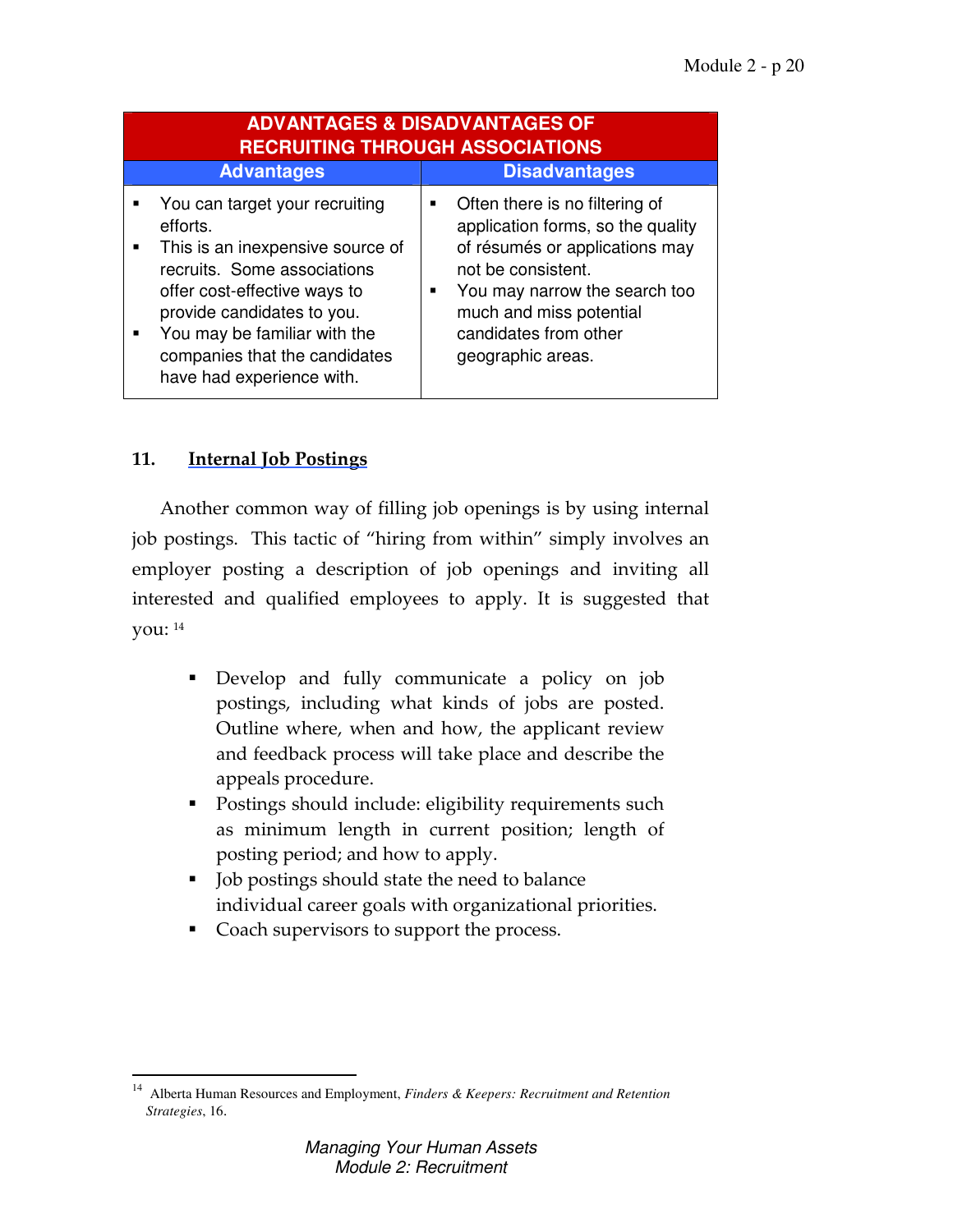| <b>ADVANTAGES &amp; DISADVANTAGES OF</b><br><b>INTERNAL JOB POSTINGS</b>                                                                                                                                                                     |                                                                                                                                                                                        |  |  |  |
|----------------------------------------------------------------------------------------------------------------------------------------------------------------------------------------------------------------------------------------------|----------------------------------------------------------------------------------------------------------------------------------------------------------------------------------------|--|--|--|
| <b>Advantages</b>                                                                                                                                                                                                                            | <b>Disadvantages</b>                                                                                                                                                                   |  |  |  |
| Enhances development<br>opportunities for staff<br>Limited investment of time and<br>$\blacksquare$<br>money<br>Promotes good employee<br>٠<br>relations<br>Minimizes accusations of unfair<br>$\blacksquare$<br>treatment or discrimination | The skills you require may not be<br>"in house"<br>Does not provide for new skills<br>٠<br>and fresh perspectives<br>Unsupportive supervisors may<br>٠<br>block employee participation |  |  |  |

# **3.2 Evaluating Recruitment Strategies**



As an employer, you are looking for a recruitment strategy that is both effective and cost-efficient. By keeping track of what has worked and what hasn't worked in the past, you'll be able to make better use of your valuable time and your advertising dollars in the future. You might want to start by filling out a table similar to the one below. Keep this as a long-term record for use on future hires.

| <b>Evaluating Recruitment Strategies 15</b> |             |                                      |                                     |                               |                                    |                                                  |
|---------------------------------------------|-------------|--------------------------------------|-------------------------------------|-------------------------------|------------------------------------|--------------------------------------------------|
| <b>Recruitment</b><br><b>Strategy</b>       | <b>Cost</b> | <b>Number of</b><br><b>Responses</b> | <b>Number</b><br><b>Interviewed</b> | <b>Number</b><br><b>Hired</b> | <b>Average</b><br>response<br>time | <b>Cost per</b><br>hire (cost $\div$<br># hired) |
| Newspaper<br>ads                            |             |                                      |                                     |                               |                                    |                                                  |
| Personal<br>Contacts                        |             |                                      |                                     |                               |                                    |                                                  |
| Drop-ins                                    |             |                                      |                                     |                               |                                    |                                                  |
| Websites                                    |             |                                      |                                     |                               |                                    |                                                  |
| SaskJobs<br>postings                        |             |                                      |                                     |                               |                                    |                                                  |
| Other                                       |             |                                      |                                     |                               |                                    |                                                  |

 15 Finders & Keepers, 15.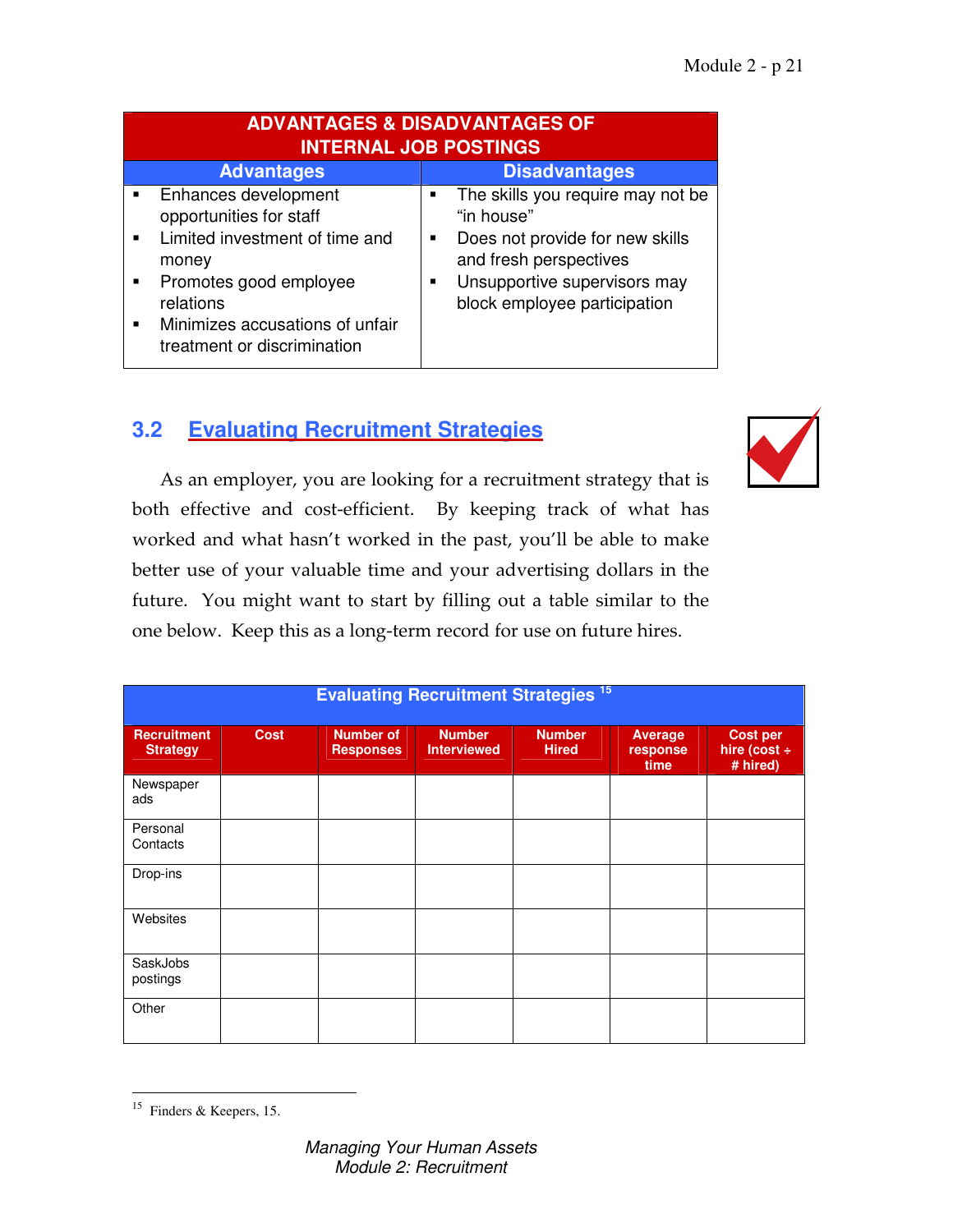# 4. DIVERSIFYING YOUR WORKFORCE

When recruiting new employees, it is often the tendency to choose employees from backgrounds, cultures, and experiences that are similar to our own. However, if we allow ourselves to think about recruiting potential employees from non-traditional sources, a whole new, larger group of candidates becomes available. This can be particularly valuable to businesses in smaller communities where the number of potential employees is reduced. Consideration can be given to the following groups in order to increase the potential pool of labourers/employees:

- Persons with disabilities
- Aboriginal people
- Older workers
- Foreign/Immigrant Workers
- Youth

# **4.1 Recruiting Persons with Disabilities**

When recruiting persons with disabilities, you must determine where and how to post the job to attract the best candidates. If you are interested in incorporating persons with disabilities into your workforce, you may want to do the following: <sup>16</sup>

 Clearly state that you are an equal opportunity employer and encourage individuals with disabilities to apply.



 $\overline{a}$ <sup>16</sup> Alberta Human Resources and Employment, *Tips for Employers: Employment Series for Persons with Disabilities*, 14-15.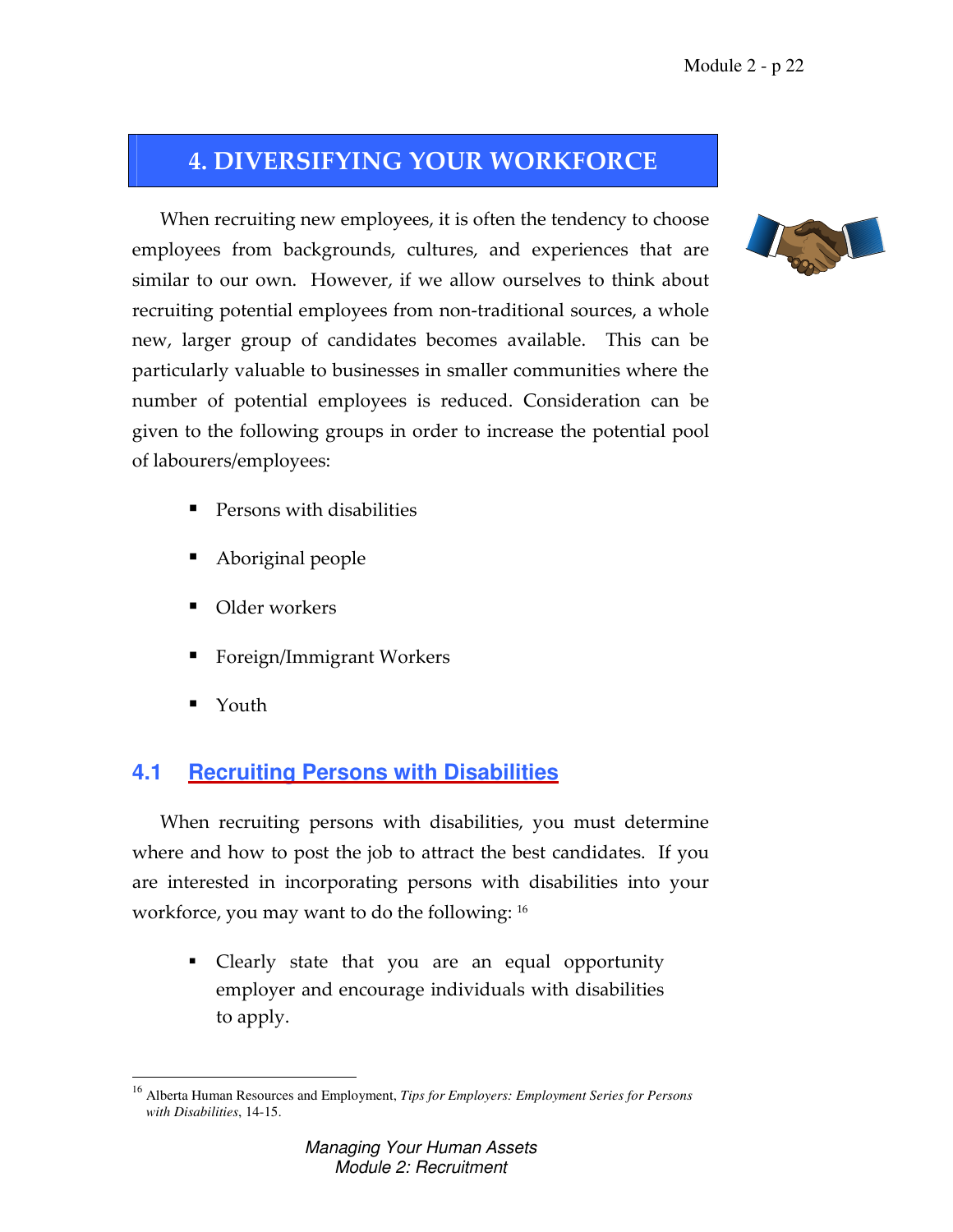**Practice outreach recruitment.** This could involve contacting specific search firms, government agencies or community agencies that specialize in supporting diversity recruitment and/or contacting agencies or websites that specialize in working with and placing individuals with disabilities.

For a more detailed discussion of the benefits of hiring persons with disabilities, see Module 3: Hiring. See Module 7: Contact Information for a listing of resource centres that are involved with persons with disabilities.

# **4.2 Recruiting Aboriginal People**

Aboriginal people are one of the fastest growing segments of Saskatchewan's population and represent a large pool of potential employees. Through public and private sector partnerships, the Aboriginal Human Resources Development Council of Canada (AHRDCC) "has launched, hosted and coordinated numerous initiatives with the goal of creating career opportunities for Aboriginal people, leading to their full participation in the Canadian economy." 17 The AHRDCC offers a web-based employment service called the Aboriginal Inclusion Network (http://www.inclusionnetwork.ca/CareerSite/AIN/index.html). This valuable resource enables employers to:

- Use the Opportunity Exchange to post job opportunities on a global or regional basis;
- Search a database of profiles and résumés of Aboriginal people across Canada; and
- Make contact with over 400 employment centres and post-secondary institutes across Canada. <sup>18</sup>

 $\overline{a}$ 





<sup>&</sup>lt;sup>17</sup> Aboriginal Human Resources Development Council of Canada, <www.aboriginalhr.ca>.

<sup>18</sup> http://www.inclusionnetwork.ca/CareerSite/AIN/index.html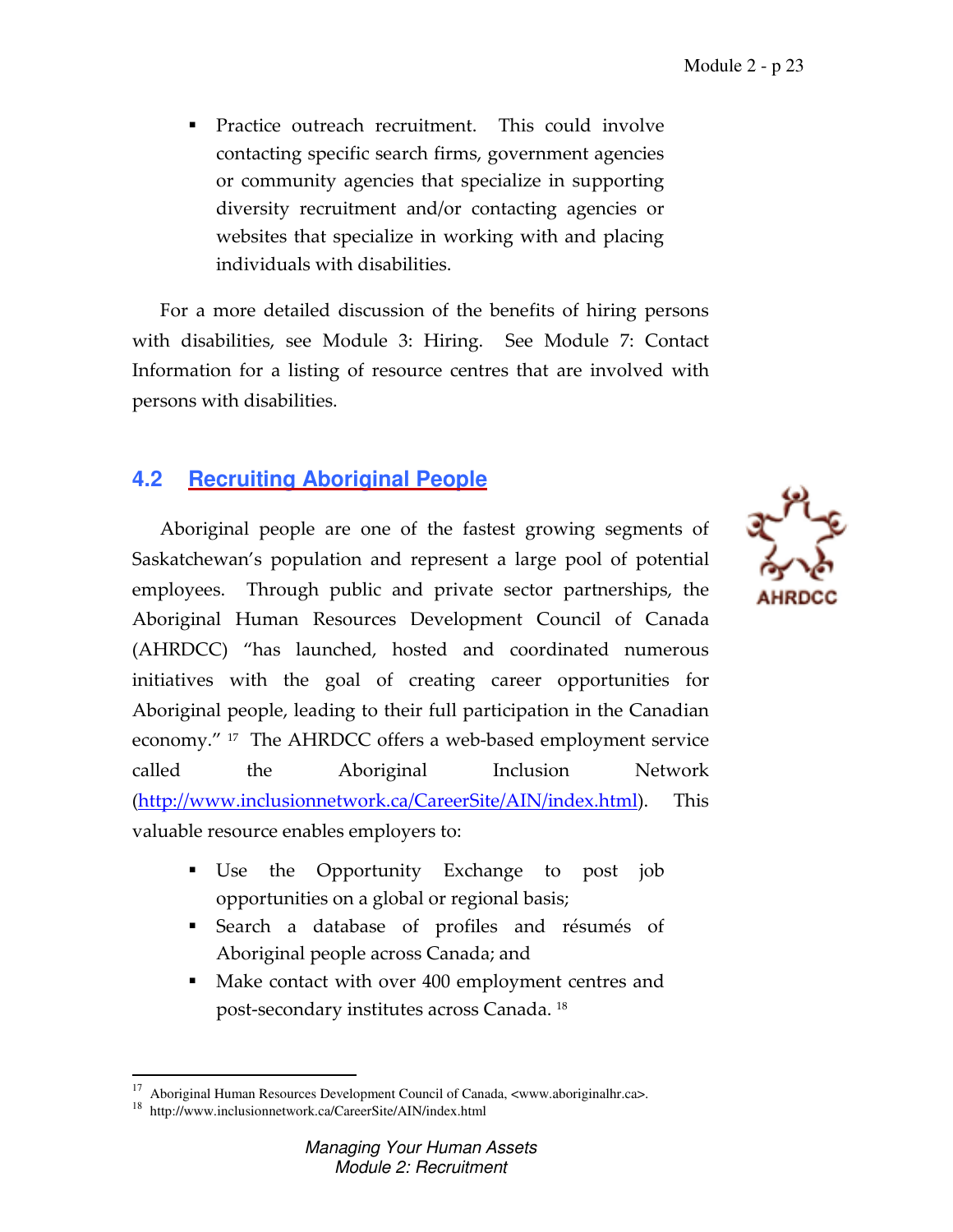Indian and Northern Affairs Canada (INAC) has also developed an initiative to address the issue of Aboriginal employment. INAC's Aboriginal Workforce Participation Initiative (AWPI) is a resource that aims to educate employers about the benefits of hiring Aboriginal peoples.

The AWPI Employer Toolkit contains a thorough discussion of Aboriginal employment issues in addition to a number of models, tools, and resources to enhance your skills as an employer of Aboriginal peoples. 19 The Toolkit is available for download at www.ainc-inac.gc.ca/ai/awpi/tkt e.html, or can be ordered by contacting the INAC regional office in Regina.

### **4.3 Recruiting Older Workers**

As the workforce continues to age, employing older workers will become a necessity for many Saskatchewan employers. Older workers' extensive knowledge and business experience, in addition to the life skills and reliability that is characteristic of this age group, makes them a definite asset.  $^{20}$ 

However, as Service Canada documents, negative perception persists about older workers, particularly during recruitment:

- Over a third of Human Resource managers and those responsible for hiring indicated there was an age that they considered too old. The age limit varied from age 36 to age 70.
- Only 4% of employers reported targeting older workers to fill employment positions. <sup>21</sup>

 $\overline{a}$ 



<sup>&</sup>lt;sup>19</sup> http://www.ainc-inac.gc.ca/ai/awpi/mbr\_e.html

 $20$  Hiring and Keeping the Best, 71-72.

<sup>&</sup>lt;sup>21</sup> Human Resources Development Canada, http://labour-travail.hrdc-drhc.gc.ca/worklife/awoverview-recommendations-en.cfm#1.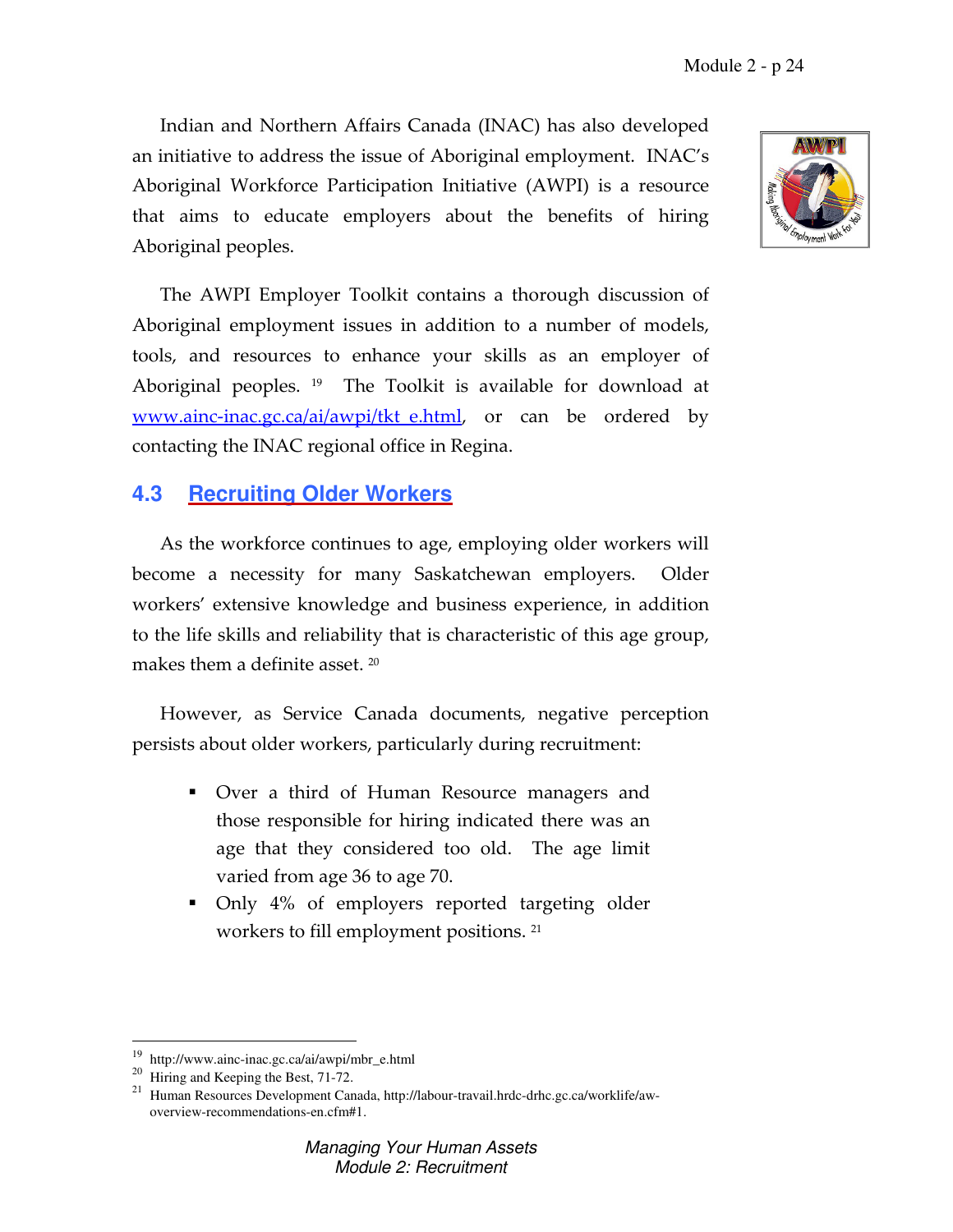Employers have the opportunity to explore or develop new recruitment options for older workers:

- Post notices in senior citizens journals, centres, or professional societies.
- Develop a reputation as an active recruiter and a good employer of older workers.
- Offer alternative working arrangements to provide flexibility that older employees may find attractive. <sup>22</sup>

### **4.4 Recruiting Foreign Workers**

Saskatchewan employers are finding it more and more difficult to access skilled labour in the province. As a possible solution to this labour shortage, some employers are turning to immigrant workers to help fill jobs.

Bringing an immigrant worker to Saskatchewan can be a long process, requiring advance planning. The Government of Saskatchewan provides the Saskatchewan Immigrant Nominee Program (SINP) to assist employers. For a more detailed discussion on this program, see Module 3: Hiring Strategies. You can also visit the SINP page on the Government of Saskatchewan website (www.immigration.gov.sk.ca/).

For shorter term employment needs, the Federal government offers support through the Temporary Foreign Worker Program (www.hrsdc.gc.ca).

Another option is to choose an immigration agent or consultant to assist in the recruitment process. For more information on finding an immigration consultant, visit the Canadian Society of Immigration Consultants website (www.csic-scci.ca).

 22 Human Resources Development Canada, http://labour-travail.hrdc-drhc.gc.ca/worklife/aw overview-recommendations-en.cfm#1.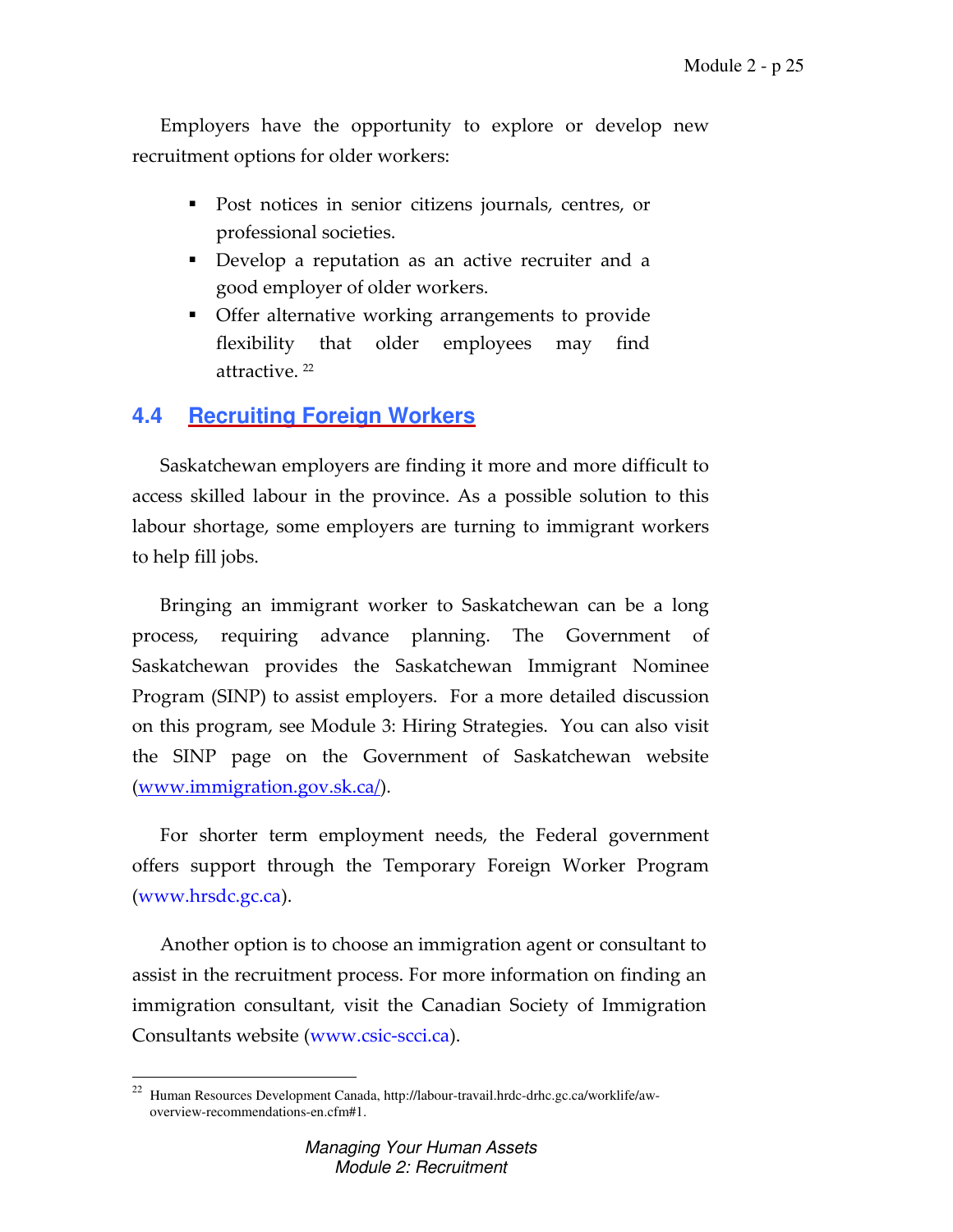# **4.5 Recruiting Youth**

A younger worker's energy and up-to-date technical knowledge makes them an asset to many companies. Because many of these individuals are Internet savvy, recruitment can be performed effectively through electronic resources in addition to the more traditional means (i.e. newspaper classifieds).

Human Resources and Social Development Canada (HRSDC) has implemented a number of initiatives targeting younger workers. In partnership with 16 other Government of Canada Departments, HRDC has developed an online resource titled YouthPath (www.youthpath.ca). This website, which was created by a team of approximately 400 young Canadians, serves as a central access point for youth related information on the Internet.  $23$ 

The Recruitment Tools and Resources section of the YouthPath website provides access to job posting, résumé, and information services. The Non-Government Job Posting Services section offers additional fee-based recruitment assistance.

 $\overline{a}$ 

<sup>&</sup>lt;sup>23</sup> YouthPath, http://www.youthpath.ca.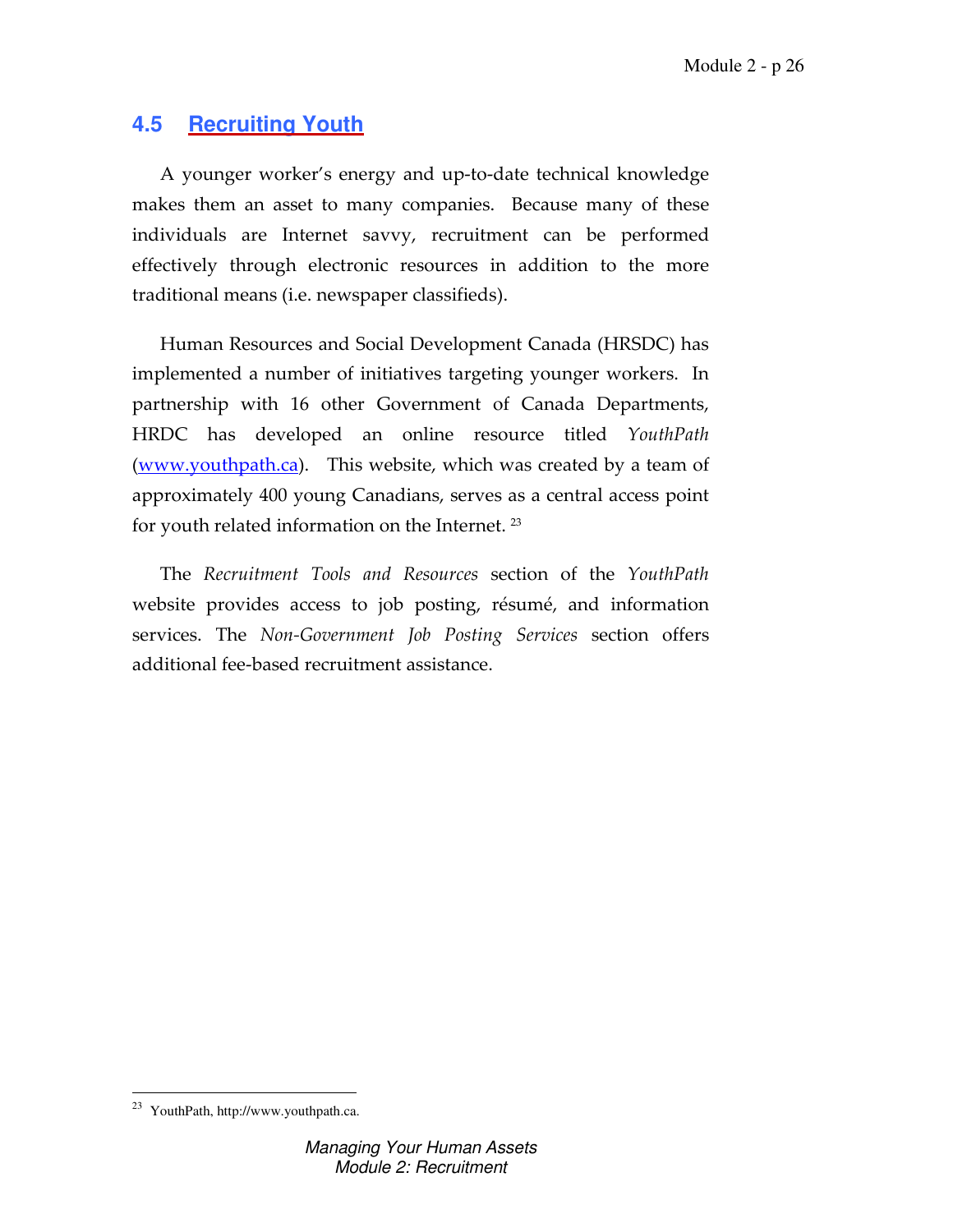# 5. ON-LINE RECRUITMENT SERVICES

- Electronic Labour Exchange is a skills-matching system designed to help employers and workers connect on-line. Website: www.ele-spe.org
- Finding and Training Employees helps you search for new staff among the Certified International Trade Professional (C.I.T.P.) members and candidates. Employers who are members of the Forum for International Trade Training (FITT) may post job opportunities on the site at no charge. Website: www.fitt.ca
- **Human Resources and Social Development Canada** Offices list job opportunities and provide information on the labour market and on how to become a sponsor or employer under youth initiatives. Website: www.hrsdc.gc.ca/
- **HRSDC** Job Bank (for Employers) lets you advertise jobs, and work or business opportunities free of charge. Job Bank: www.jobbank.gc.ca
- **MazeMaster allows you to promote careers in your** industry and post available positions on the job board free of charge. Website: www.mazemaster.on.ca
- **Reserve Employment Assistance Program Canadian** Forces Liaison Council advertises your job postings to reservists in a particular region or across the whole country.

Telephone: (613) 995-5744 or (613) 995-4171

Managing Your Human Assets Module 2: Recruitment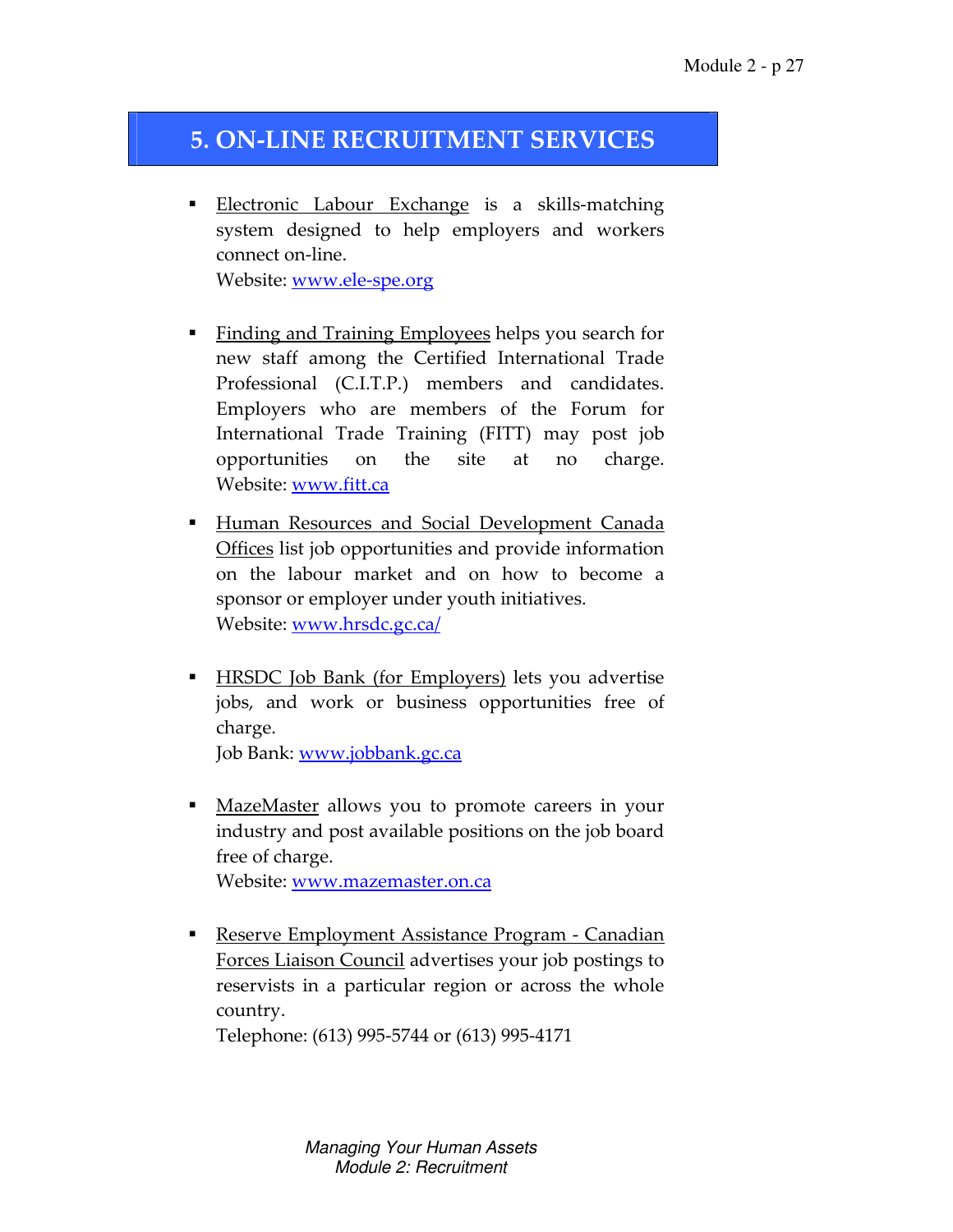- Technology First Work Placement Service: Bringing Industry and Technology Graduates Together provides access to a pool of highly trained and motivated technology graduates from across Canada. Website: www.cthrb.ca
- The Talent Gallery provides an on-line recruitment system specifically for small and mid-sized Canadian cultural organizations. Website: www.culturalhrc.ca

### Non-Government Job Posting Services

The selected job banks and employment sites allow employers to post job openings or browse through résumé databases to find potential candidates. Fee for service is required.

- $\blacksquare$   $\pm$  <u>Jobs Canada</u> provides you with the opportunity to post jobs advertisements online in just a few minutes. Website: www.canada.plusjobs.com/other/
- **Dian-** JobBoom.com provides you with the resources to assist you in finding the right candidate. Website: www.jobboom.com
- DobShark.com allows you to target those job seekers who have the precise skill sets, level of experience and education that you desire. Website: www.jobshark.ca/caeng/index.cfm
- **Monster.ca offers you the opportunity to post jobs at a** fraction of the cost of an advertisement in the newspapers. Website: www.monster.ca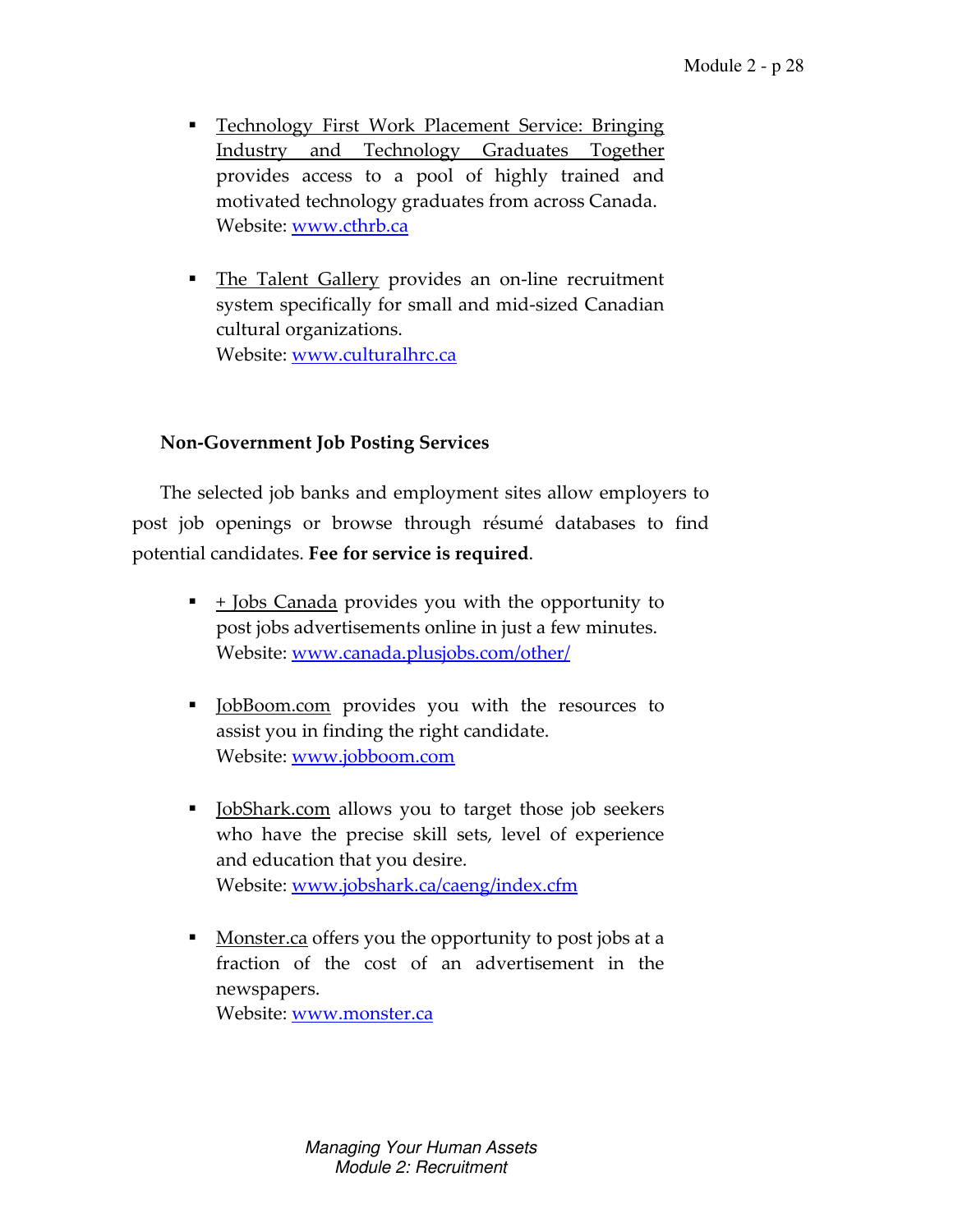- **Workopolis.com** offers a variety of products and services designed to meet your needs and challenges. Website: www.workopolis.com
- **WorkopolisCampus.com** allows you to post jobs and to search a résumé database of thousands of job seekers.

Website: www.workopoliscampus.com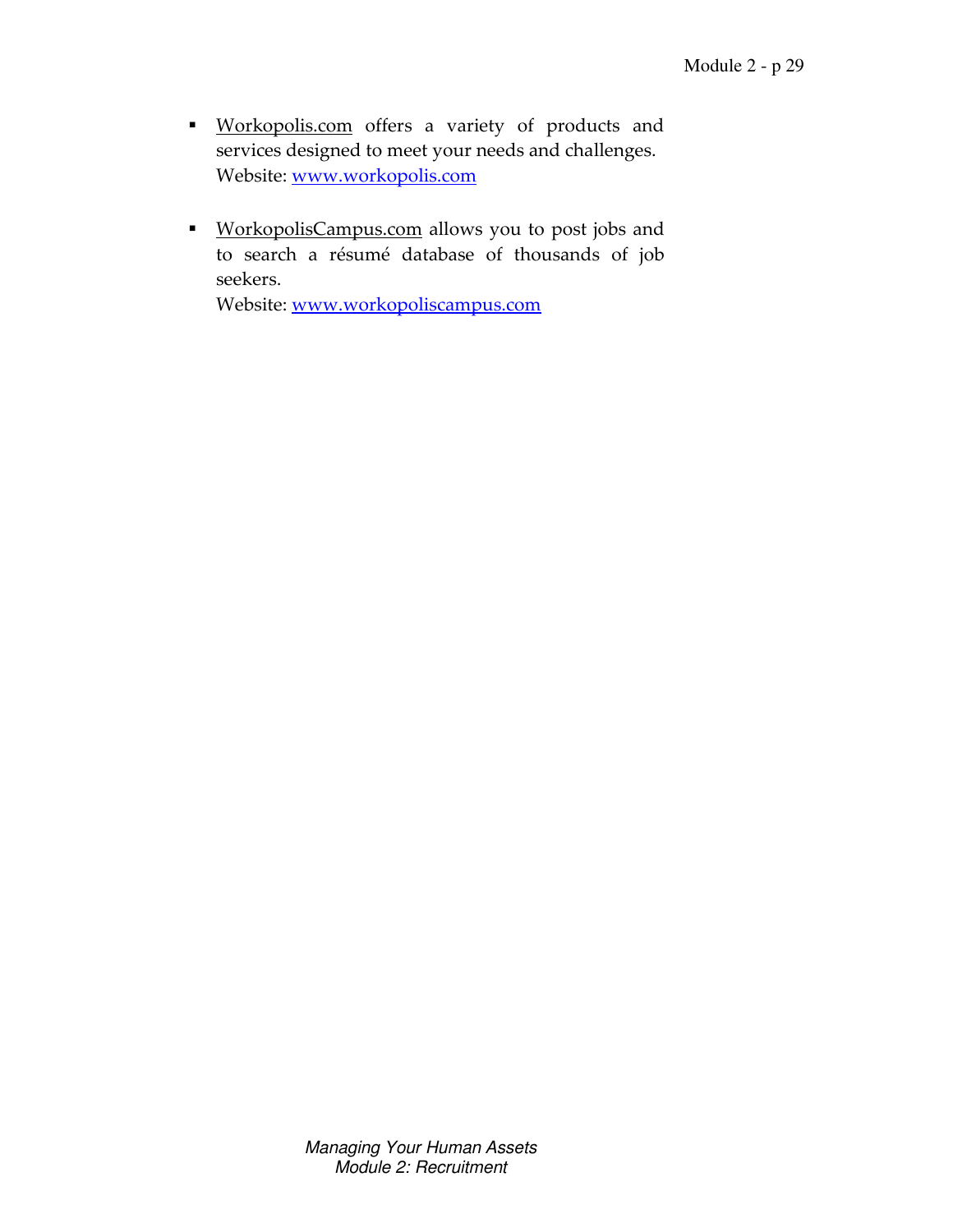# 6. CONCLUSION

There are several options available to employers who are involved in recruiting employees. While there is no right or wrong answer when it comes to choosing recruitment strategies, it is important that you weigh a number of factors before making your decision. How much money do you have in your budget for advertising job openings? How soon must the position be filled? Where can candidates with the required skills and education be found?

By taking the time to investigate what your job opening actually involves, you will discover what abilities are needed to do the job well. You can use this information to determine what skills your new employee must have – and what skills would set great candidates apart from good candidates. After considering the advantages and disadvantages of a variety of different recruitment options, and by learning how to diversify your workforce, you will likely be able to find a strategy that will meet your needs.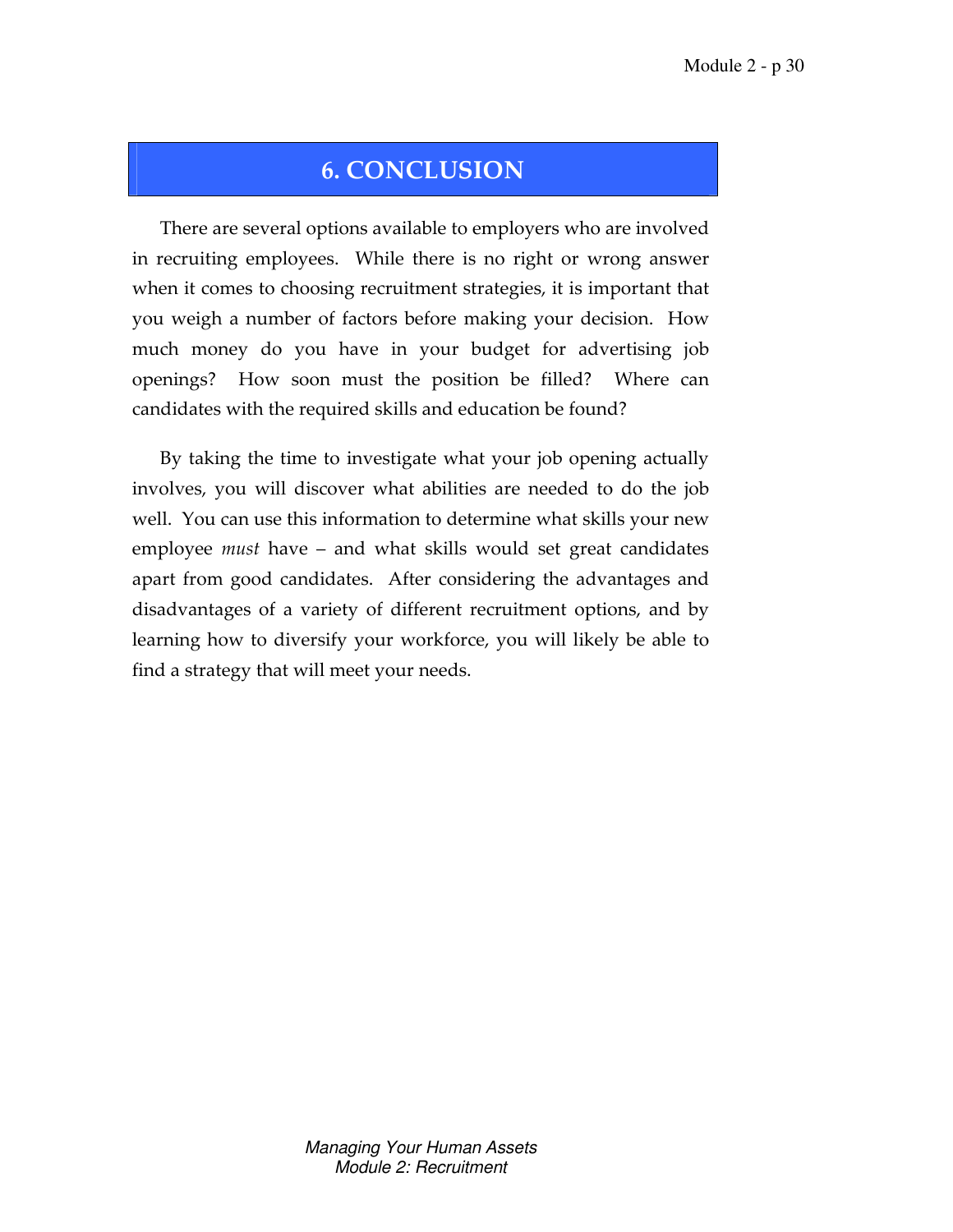### WORK DESCRIPTION FORM

| Title:                | the control of the control of the control of the control of the control of                |  |
|-----------------------|-------------------------------------------------------------------------------------------|--|
| Department:           |                                                                                           |  |
| Date:                 |                                                                                           |  |
| Prepared By:          | (optional) (optional)                                                                     |  |
| Supervisor:           | the control of the control of the control of the control of the control of the control of |  |
| <b>Main Function:</b> |                                                                                           |  |
| sentences.            | Describe the overall responsibilities of the job in one or two                            |  |
|                       |                                                                                           |  |
|                       |                                                                                           |  |
|                       |                                                                                           |  |
|                       |                                                                                           |  |

### **Duties:**

List the work duties in order of importance. Use **action words** to describe the duties. Don't forget to include how the task should be done, where that is important.

AAAAAAAAAAAAAAAAAAAAAAAAAAAAAAAAAAAAAAAAAAAAAA

AAAAAAAAAAAAAAAAAAAAAAAAAAAAAAAAAAAAAAAAAAAAAA

AAAAAAAAAAAAAAAAAAAAAAAAAAAAAAAAAAAAAAAAAAAAAA

AAAAAAAAAAAAAAAAAAAAAAAAAAAAAAAAAAAAAAAAAAAAAA

AAAAAAAAAAAAAAAAAAAAAAAAAAAAAAAAAAAAAAAAAAAAAA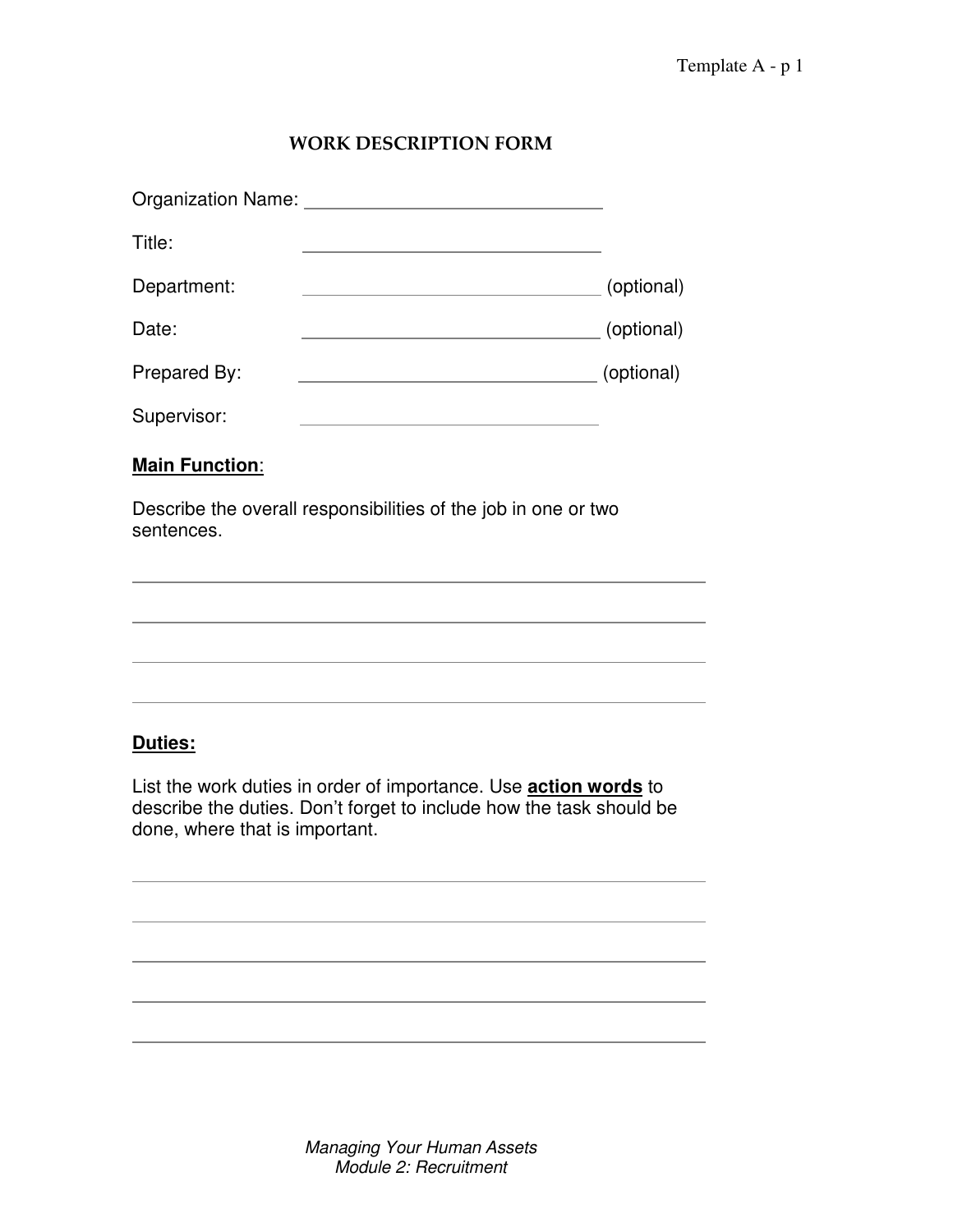### **Physical Demands:**

This section should include a description of working conditions which might affect some individuals' ability to do the work.

AAAAAAAAAAAAAAAAAAAAAAAAAAAAAAAAAAAAAAAAAAAAAA

AAAAAAAAAAAAAAAAAAAAAAAAAAAAAAAAAAAAAAAAAAAAAA

AAAAAAAAAAAAAAAAAAAAAAAAAAAAAAAAAAAAAAAAAAAAAA

AAAAAAAAAAAAAAAAAAAAAAAAAAAAAAAAAAAAAAAAAAAAAA

### **Skills:**

List the **knowledge**, **personal management** and **teamwork skills** needed.

AAAAAAAAAAAAAAAAAAAAAAAAAAAAAAAAAAAAAAAAAAAAAA

AAAAAAAAAAAAAAAAAAAAAAAAAAAAAAAAAAAAAAAAAAAAAA

AAAAAAAAAAAAAAAAAAAAAAAAAAAAAAAAAAAAAAAAAAAAAA

AAAAAAAAAAAAAAAAAAAAAAAAAAAAAAAAAAAAAAAAAAAAAA

AAAAAAAAAAAAAAAAAAAAAAAAAAAAAAAAAAAAAAAAAAAAAA

AAAAAAAAAAAAAAAAAAAAAAAAAAAAAAAAAAAAAAAAAAAAAA

### **Education and Experience:**

Identify the education and experience needed. Where possible, include different combinations of education and experience to widen your selection of applicants.

AAAAAAAAAAAAAAAAAAAAAAAAAAAAAAAAAAAAAAAAAAAAAA

AAAAAAAAAAAAAAAAAAAAAAAAAAAAAAAAAAAAAAAAAAAAAA

AAAAAAAAAAAAAAAAAAAAAAAAAAAAAAAAAAAAAAAAAAAAAA

AAAAAAAAAAAAAAAAAAAAAAAAAAAAAAAAAAAAAAAAAAAAAA

AAAAAAAAAAAAAAAAAAAAAAAAAAAAAAAAAAAAAAAAAAAAAA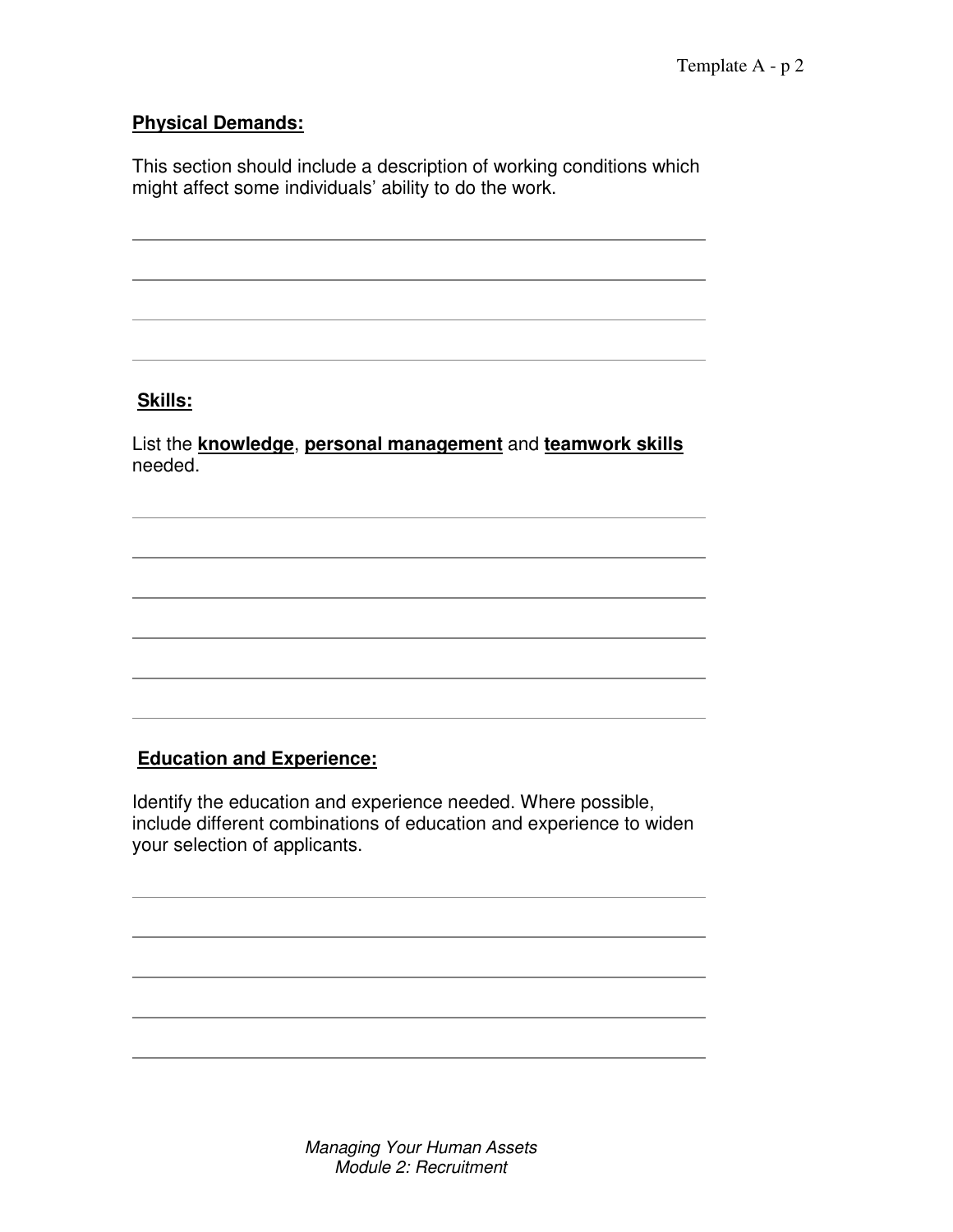## JOB PROFILE TEMPLATE

| <b>Position Title:</b>    |  |
|---------------------------|--|
| Required                  |  |
| <b>Experience/Skills:</b> |  |
|                           |  |
|                           |  |
|                           |  |
|                           |  |
|                           |  |
| <b>Education:</b>         |  |
|                           |  |
|                           |  |
|                           |  |
|                           |  |
|                           |  |
|                           |  |
| <b>Essential</b>          |  |
| <b>Functions:</b>         |  |
|                           |  |
|                           |  |
|                           |  |
|                           |  |
|                           |  |
| Salary/Wage<br>Range:     |  |
|                           |  |